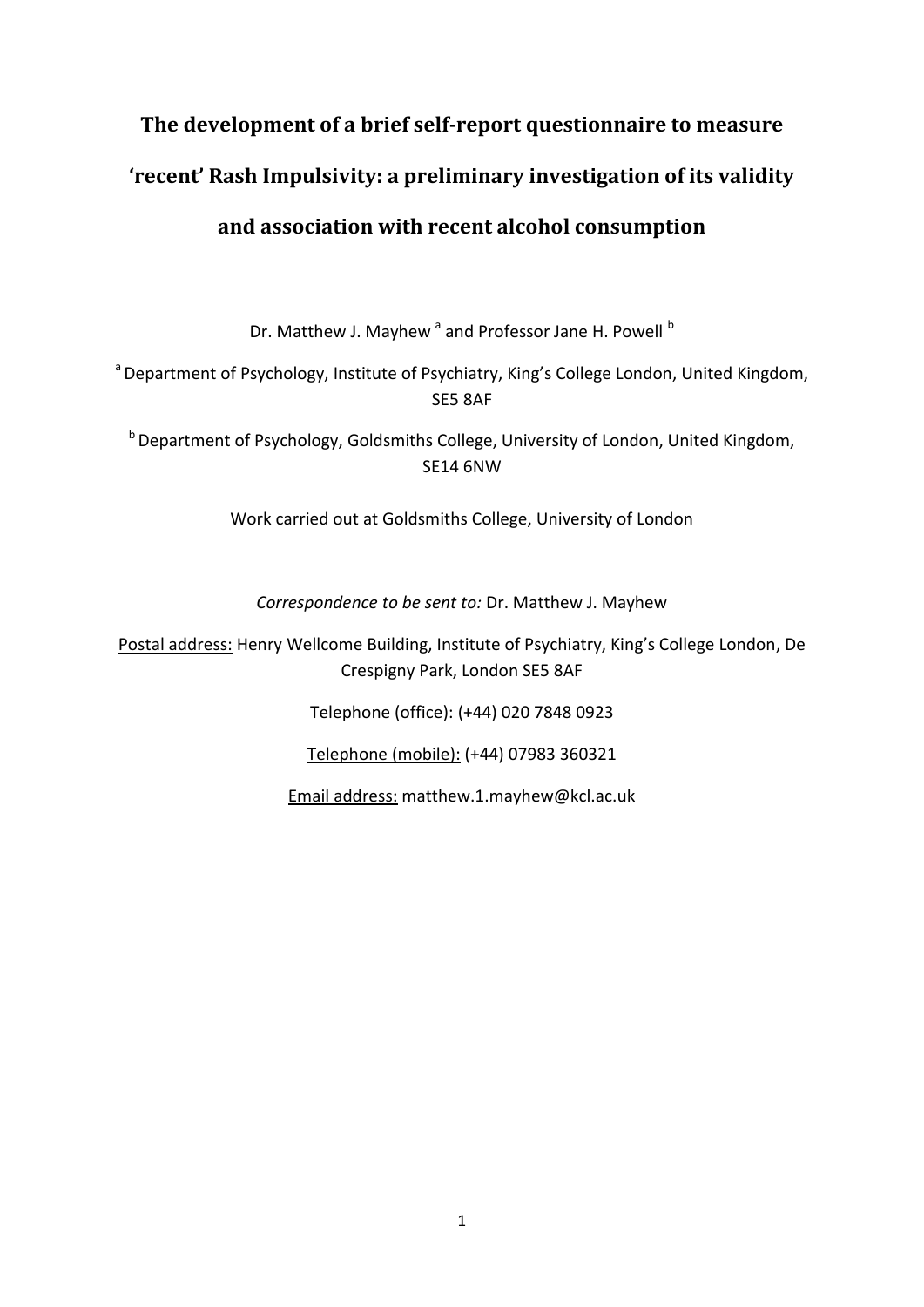# **Highlights**

- We develop a brief self-report scale to assess 'Recent' Rash Impulsivity (the RRIS)
- The RRIS is piloted and subjected to initial validation
- The construct of Recent Rash Impulsivity can be measured via self-report
- Levels of Recent Rash Impulsivity relate to levels of recent alcohol consumption

# **Abstract**

*Background:* Traditionally, impulsivity has been regarded as a stable trait. However, a series of longitudinal and behavioural laboratory studies has found that impulsivity can fluctuate within individuals, suggesting that it has a state as well as a trait manifestation. Whilst existing impulsivity questionnaires tap the former, there is no self-report instrument to assess recent fluctuations in impulsivity.

*Research aims and design:* The present study set out to develop and undertake preliminary validation of a measure of 'recent' impulsivity, focusing in particular on Rash Impulsivity. Part of the construct validation of the resulting Recent Rash Impulsivity Scale (RRIS) entailed examining its association with recent alcohol intake, since there are well-documented reciprocal relationships between alcohol consumption and inhibitory control. In developing the RRIS, items from existing trait impulsivity questionnaires were converted into a 'previous two weeks' format. The pilot RRIS was then administered, along with a parallel trait version (Trait Rash Impulsivity Scale; TRIS) and a well-established trait impulsivity measure (the BIS-11; Patton *et al.*, 1995), to two cohorts of first-year undergraduates aged 17 to 25 (*N* = 240), on two occasions one month apart. Information about habitual and recent alcohol intake was also gathered.

*Results:* Factor analyses on both the RRIS and TRIS identified two factors: 'Cognitive Impulsivity' (CogImp) and 'Motor Impulsivity' (MotImp). Consistent with the RRIS being sensitive to fluctuations in impulsivity, it was found that, as predicted: i) the RRIS was somewhat less strongly correlated than the TRIS with an established trait measure (the BIS-11; Patton *et al.*, 1995); ii) the test-retest stability of 'Total' scores (CogImp and MotImp) was weaker for the RRIS than the TRIS; iii) there was evidence that the RRIS MotImp and Total scales were more strongly predicted by recent alcohol intake than were their trait equivalents; and iv) the RRIS CogImp and Total scales correlated more strongly with their trait equivalents in participants whose alcohol consumption had remained stable recently (relative to their habitual intake), compared to those whose consumption had recently changed.

*Conclusions:* These data suggest that transient changes in impulsivity can be assessed via self-report, and that the RRIS is sensitive to recent changes in alcohol intake. Subject to more intensive and detailed validation, it is thus promising as a tool for tapping and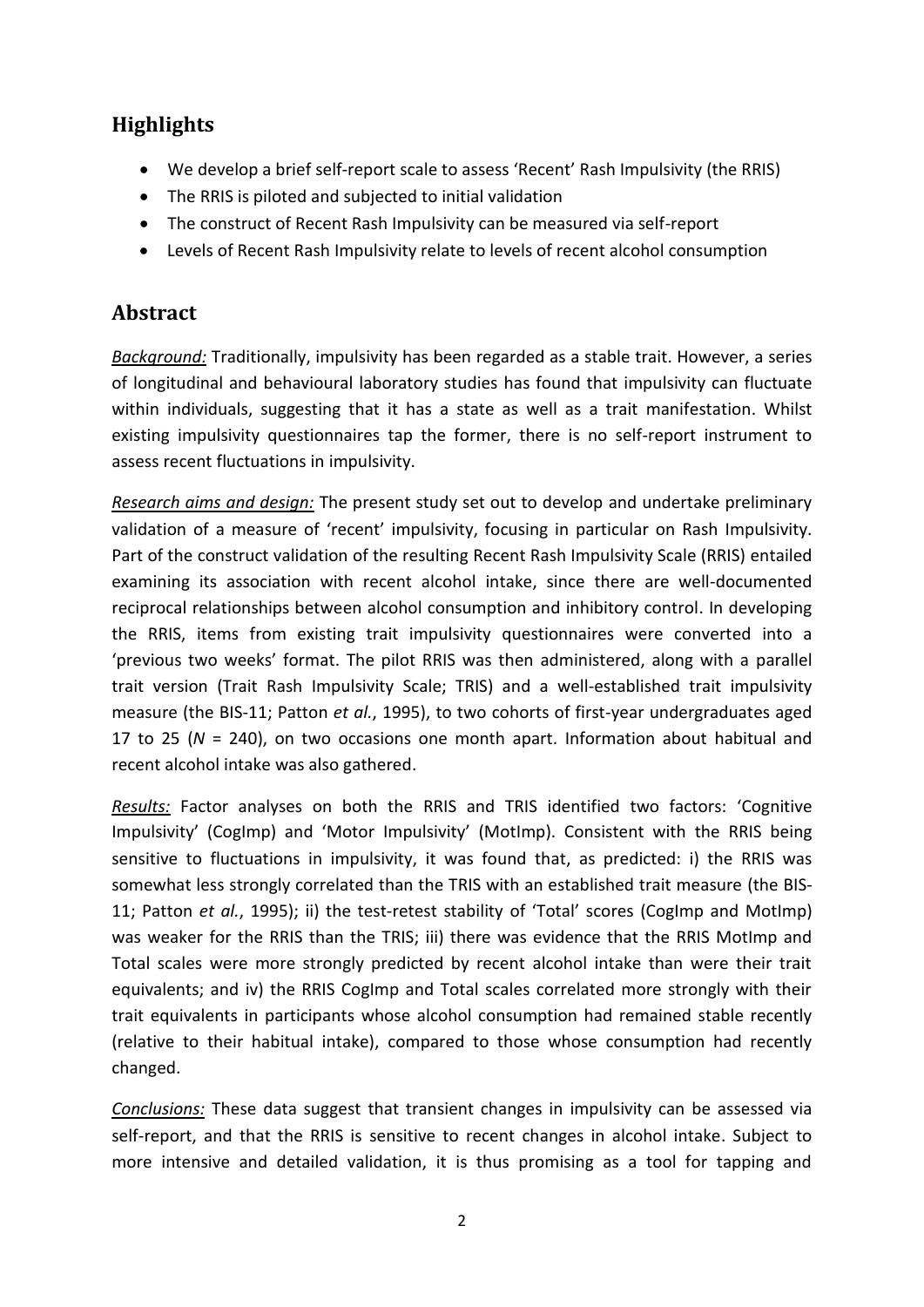characterising fluctuations in behavioural control and for exploring a range of factors to which this might be associated.

*Keywords:* State Impulsivity; Recent Impulsivity; Self-Report Questionnaire; Alcohol.

## **1. Introduction**

Recent evidence suggests that the tendency to act impulsively is not static but dynamic (Roberts *et al.*, 2001, 2003) and that fluctuations in impulsivity are associated with (changes in) alcohol intake (Littlefield *et al.*, 2009; Field *et al.*, 2010). The primary purposes of the present study were, firstly, to develop a self-report scale to capture recent changes in impulsivity, and secondly, to conduct some preliminary validation of its psychometric properties including its sensitivity to recent alcohol intake.

## *1.1. Defining and measuring impulsivity*

Though a multitude of definitions of impulsivity exist, most incorporate the following features: a tendency towards maladaptive behaviour, problems with response inhibition, the gratification of 'automatic' urges and impulses and a relatively low propensity to reflect prior to making decisions – especially those often of a 'risky' nature (Robbins *et al.*, 2012). Thus, it is agreed that impulsivity is not a unitary construct (de Wit & Richards, 2004; Dalley *et al.*, 2011), the current consensus holding that it consists of at least two broad, distinct yet related, dimensions. Thus, for example, Gullo & Dawe (2008) have identified the dimensions of 'Reward Drive' (RD) and 'Rash Impulsivity' (RI). These dimensions refer, respectively, to the extent to which one is sensitive to incentives (as manifest in the tendency to engage in appetitive behaviour when exposed to signals of reward) and to the ability to modify or inhibit prepotent (RD-initiated) behaviour in order to avoid potentially aversive consequences.

Existing behavioural and self-report instruments for assessing impulsivity can accordingly be classified as broadly mapping onto these components. Thus, Weafer and de Wit (2013) have subdivided behavioural tasks into those which measure 'Impulsive Action' (similar to RI, and elsewhere described as a deficit of behavioural inhibition) and those which tap 'Impulsive Choice' (similar to RD). The former tasks typically measure the ability to refrain from making a prepotent response when a 'NoGo' or 'Stop' signal is presented (Newman *et al.*, 1985; Logan *et al.*, 1997); those tapping Impulsive Choice quantify either an individual's preference for small, immediate rewards over larger but delayed rewards ('Delay Discounting'; Bickel & Marsch, 2001; Smith & Hantula, 2008) or their preference for larger but less certain rewards over smaller but more certain ones ('Probability Discounting'; Green *et al.*, 1999; Poltavski & Weatherly, 2013). Similarly, with respect to self-report scales, RD is closely aligned with questionnaires designed to tap the Behavioural Approach/Activation System (BAS; Gray & McNaughton, 2000); these include Carver and White's (1994) BAS-Drive and BAS-Reward-Responsiveness scales and Torrubia *et al.*'s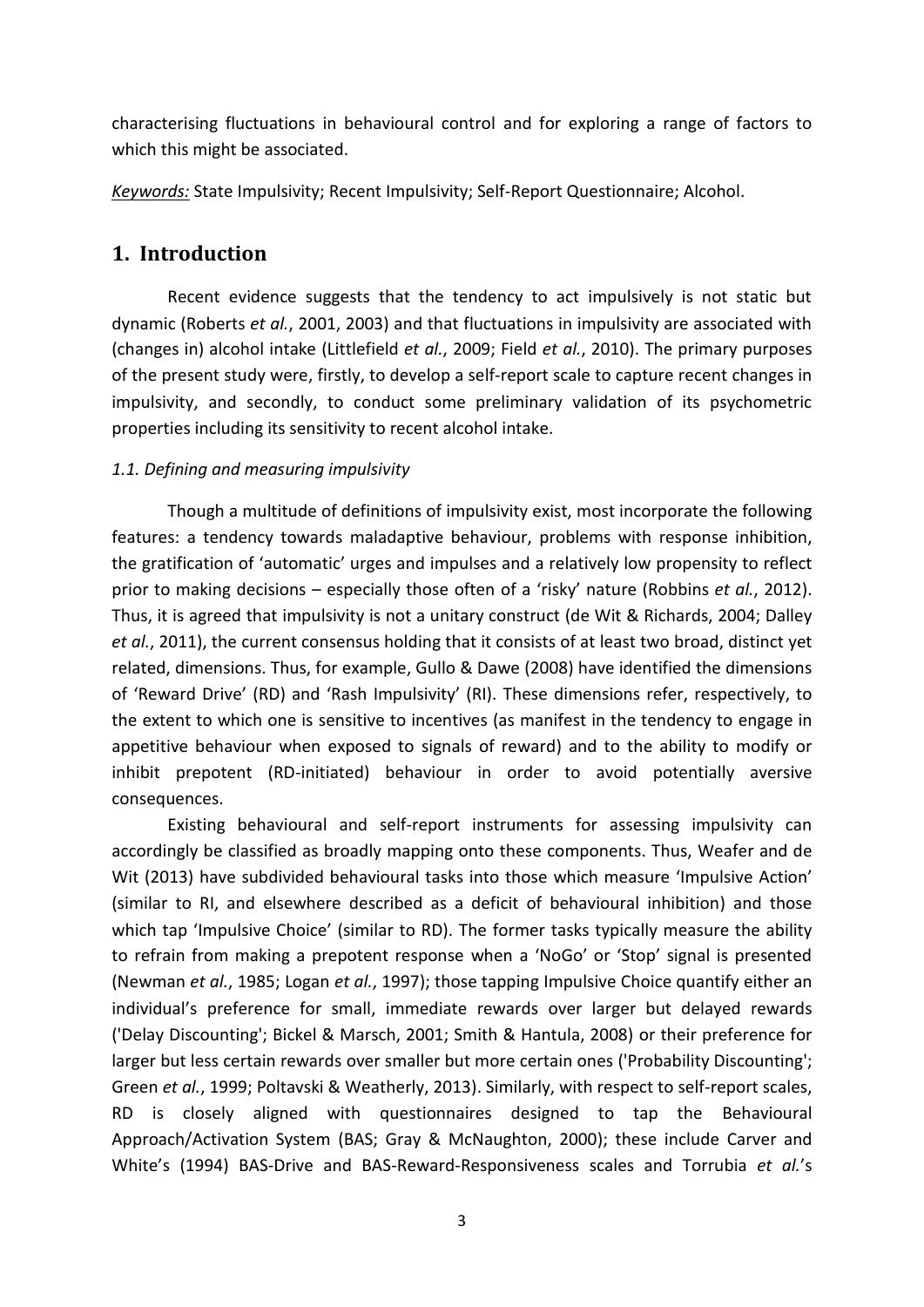(2001) Sensitivity to Reward scale. The more numerous instruments tapping the central features of RI include the Barratt Impulsiveness Scale Version 11 (BIS-11; Patton *et al.*, 1995), the Sensation Seeking Scale (SSS; Kolin *et al.*, 1964) and the Impulsiveness scale of Eysenck and Eysenck's (1978) I7.

#### *1. 2. Factors associated with variations in impulsivity*

Impulsivity has traditionally been conceptualised as a stable internal disposition (e.g. McCrae *et al.*, 2000; Costa & McCrae, 2006). However, in the last decade or so, crosssectional and longitudinal studies have increasingly demonstrated normative (i.e. meanlevel) change across the life-course. Pronounced reductions in impulsivity seem to occur during the transition from adolescence to young adulthood (i.e. between around 18 and 25 years; Arnett, 2000), when conscientiousness, constraint and self-control typically increase (e.g. Roberts *et al.*, 2001, 2003; Donnellan *et al.*, 2007; Blonigen *et al.*, 2008; Vaidya *et al.*, 2008). This progressive reduction in impulsivity continues until around age 50, at which point it appears to level off somewhat (Roberts & DelVecchio, 2000; Fraley & Roberts, 2005).

High levels of trait impulsivity predict problematic alcohol consumption (e.g. see reviews by Crews & Boettiger, 2009; Aragues *et al.*, 2011). Importantly, a handful of studies suggest there are substantial differences between individuals in the extent to which their impulsivity declines as they mature, and that these differences may be linked with variation in patterns of alcohol consumption. In a longitudinal cohort of students tested from ages 18 through to 35, Littlefield, Sher & Wood (2009; see also Littlefield *et al.*, 2010) found that: i) there were both normative and individual changes in the level of alcohol involvement across this period; and ii) these changes were associated with changes in a self-reported Rash Impulsivity scale. Interestingly, the sharpest declines in Rash Impulsivity (and alcohol involvement) were observed amongst those aged between 18 and 25. Subsequent studies by Littlefield, Sher and Steinley (2010) and Quinn, Stappenbeck and Fromme (2011) have reported similar findings.

Research utilising behavioural tasks has demonstrated that the tendency to respond impulsively can fluctuate over shorter intervals, triggered for example by alcohol consumption. Thus, numerous studies have reported acute increases in tests of Impulsive Action following moderate doses of alcohol (0.4-0.45 g/kg); these effects on impulsivity are specific, that is, they are not associated with more general impairments of cognitive performance (e.g. Fillmore & Vogel-Sprott, 1999; de Wit *et al.*, 2000; Marczinski *et al.*, 2005; Rose & Duka, 2008; Loeber & Duka, 2009; Miller & Fillmore, 2013). As noted by Field *et al.* (2010), however, findings in relation to the effects of alcohol on tests of Impulsive Choice are less consistent.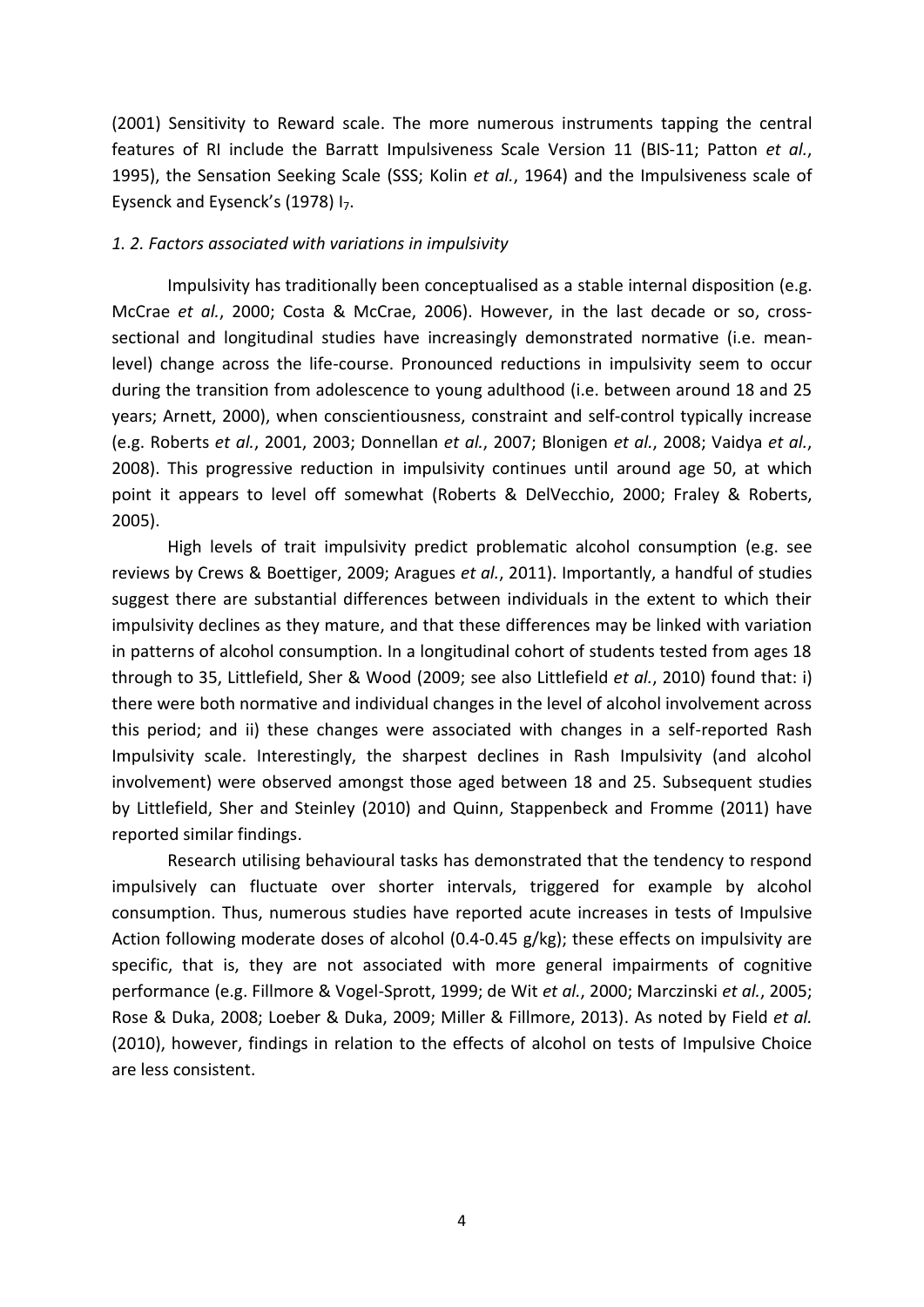#### *1.3. The present study*

Existing scales are insensitive to possible short-term changes in impulsivity, as they reflect the dominant view of the construct as a stable trait, and accordingly ask about general propensities. For example, the BIS-11 (Patton *et al.*, 1995) presents statements such as, 'I plan tasks carefully' and, 'I am restless at the theatre or lectures', with response options referring to overall frequency ('rarely/never', 'occasionally', 'often' and 'almost always/always'). They thus implicitly encourage the respondent to average over an extended period of time, rather than to focus more narrowly on recent behaviour. Behavioural measures, by contrast, record the individual's 'actual' responses at a precise moment; they are therefore likely to be sensitive to state fluctuations. This difference in the temporal sensitivity of existing behavioural and self-report measures may be one of several factors contributing to the typically weak or non-existent correlations observed between them (e.g. Dom *et al.*, 2006; Cyders & Coskunpinar, 2011).

There have been no systematic efforts to date to develop a self-report instrument oriented towards recent, rather than long-term, patterns of impulsive behaviour. However, such an instrument would potentially be of utility in illuminating a range of clinical issues, including exploration of possible causal or predictive relationships between impulsivity and addictive behaviour. For example, it might be possible, by monitoring variations in impulsivity, to identify individuals at risk of progressing from social to problematic drinking, or former problem drinkers at risk of relapse, such that interventions can be tailored and effectively timed. An apparent obstacle to developing a 'state' measure comparable to those which exist for anxiety (e.g. the State Anxiety Inventory; Spielberger, 1983) is the intrinsic difficulty of reporting how impulsive one feels at a given moment: impulsive behaviour is by definition unpredictable. However, it is possible to measure *recent* impulsivity, as distinct from longer-term average tendencies (i.e. trait impulsivity); the present study set out to do just this. In addition to constructing such an instrument, we conducted some preliminary validation. Specifically, we tested whether it had lower testretest stability than corresponding trait measures (as it should be more sensitive to shortterm variations); and, on a similar basis, whether it was more sensitive than trait measures to recent variations in alcohol consumption.

Given that Rash Impulsivity has been consistently found more sensitive than Reward Drive to alcohol consumption (e.g. Littlefield *et al.*, 2009; Miller & Fillmore, 2013), the new measure was oriented towards items characterising the former facet of impulsivity and is entitled the 'Recent Rash Impulsivity Scale (RRIS)'. Its psychometric properties were compared to those both of an established trait impulsivity measure (the BIS-11; Patton *et al.*, 1995) and a directly corresponding trait version (the Trait Rash Impulsivity Scale; TRIS), in which items corresponding precisely with those in the RRIS were rated by participants against a more extended timescale ('in general', rather than 'within the last two weeks'). Respondents completed questionnaires on two occasions a month apart (Time 1 and Time 2). In the context of findings indicating the most profound changes in impulsivity to occur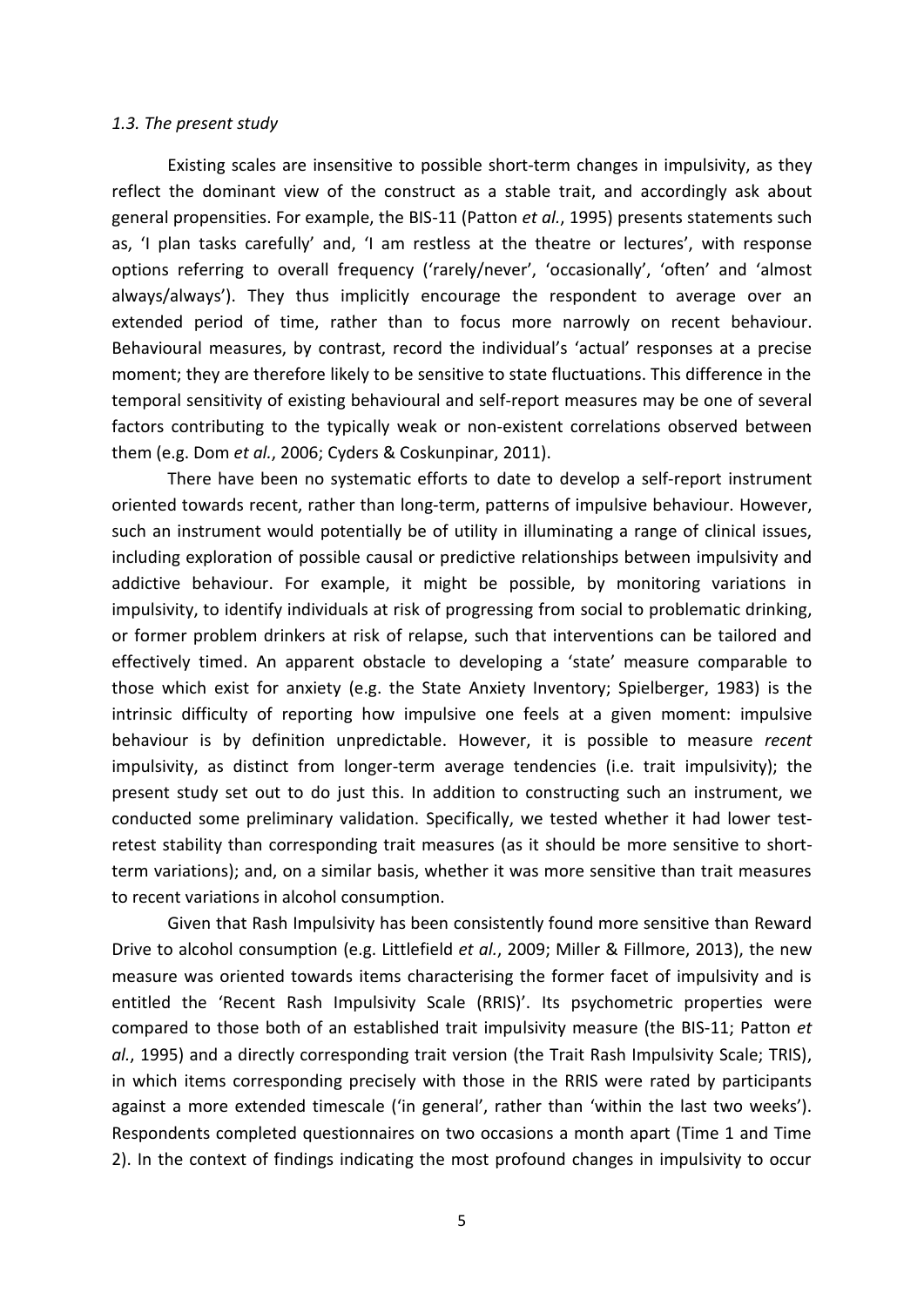during emerging and young adulthood (e.g. those of Littlefield *et al.*, 2009; 2010; Quinn *et al.*, 2011), the sample was accordingly restricted to individuals between 17 and 25 years of age. It was hypothesised that:

- a) The RRIS would correlate more weakly than the TRIS with scores on a 'gold standard' existing trait measure (the BIS-11; Patton *et al.*, 1995);
- b) Test-retest correlations, over a 4-week interval, would be lower for the RRIS than the TRIS;
- c) RRIS scores would correlate more strongly than TRIS scores with recent changes from typical weekly alcohol consumption;
- d) RRIS and TRIS scores would correlate more strongly in participants whose alcohol consumption has remained stable, compared to those whose alcohol consumption has recently changed (compared to typical weekly consumption);
- e) Recent changes from typical weekly alcohol consumption would correlate with recent changes in impulsivity, as indexed by subtracting TRIS from current RRIS scores.

## **2. Material and methods**

### *2.1. Participants*

Two hundred and forty first year Psychology undergraduates aged between 17 and 25 years, all studying at Goldsmiths College, University of London, completed the study and received course credits for doing so. There were no inclusion/exclusion criteria other than being within the above age range, which was chosen to make findings comparable with those from other recent studies investigating impulsivity and alcohol use in young adults.

Participants were drawn from two consecutive undergraduate cohorts, 133 in the first and 107 in the second. There were no differences between the cohorts in terms of age, gender ratio, drinking status, habitual weekly alcohol intake or scores on the three impulsivity scales (i.e. RRIS, TRIS and BIS-11; Patton *et al.*, 1995).

Approval for the study was given by Goldsmiths College Ethics Committee. Participants gave informed written consent after reading an information sheet outlining the study and being assured of confidentiality and that they could terminate their participation at any stage.

#### *2.2. Measures*

## *2.2.1. The Recent Rash Impulsivity Scale (RRIS)*

In developing a measure with the potential to be sensitive to fluctuations in impulsive tendencies over recent and relatively short time periods, it was necessary to identify behaviours or situations that are likely to occur on a day-to-day basis. It was decided to use 'the previous 2 weeks' as the frame of reference because it was felt that this period: i) is short enough for respondents to recall their recent behaviours and experiences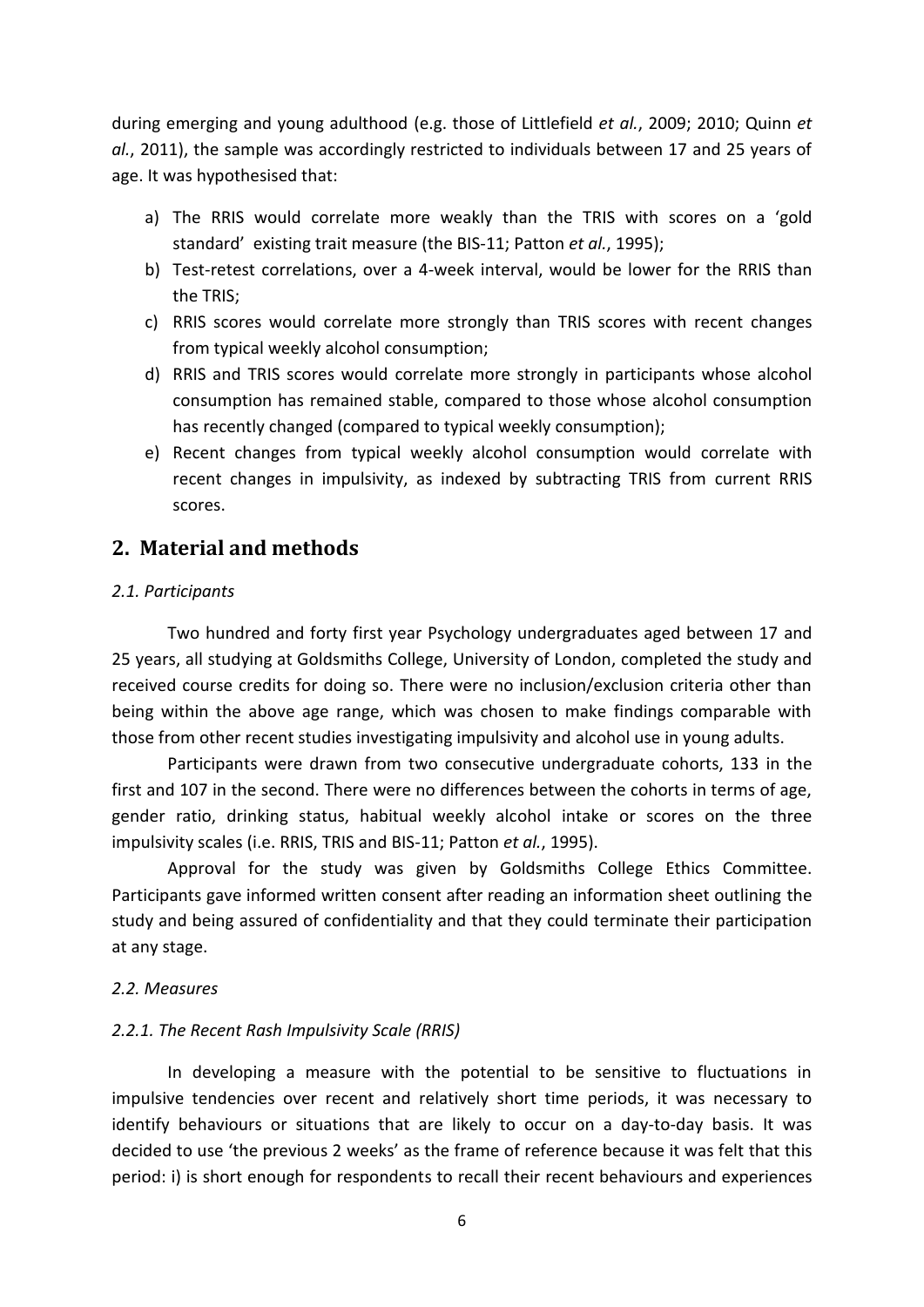with reasonable clarity (particularly given that high levels of recent alcohol consumption might impair recollection over more extended periods); ii) is long enough to provide sufficient opportunities for many specific impulsive behaviours to have occurred; and iii) corresponds with the time period employed in other 'state' questionnaires such as the Beck Depression Inventory (Beck *et al.*, 1988). Importantly, respondents may find it harder to base judgements relating to longer periods of time on their recollection of specific incidents or behaviours and thus be more biased by beliefs concerning their *general propensity* to be impulsive; in that case, there would be a risk of greater overlap with responses on trait scales.

The items of the following widely-used and well-validated trait impulsivity instruments were scanned for items amenable to being converted into a '2-week' response format: the Barratt Impulsiveness Scale (BIS-11; Patton *et al.*, 1995); the EASI-III Impulsivity Scales (Buss & Plomin, 1984); the Functional and Dysfunctional Impulsivity Scales (Dickman, 1990); the I<sup>7</sup> Impulsiveness Questionnaire (Eysenck & Eysenck, 1978); and the Urgency, Premeditation, Perseverance and Sensation Seeking Scales (UPPS; Whiteside & Lynam, 2001). Some items were unsuitable because they related to attitudes or beliefs rather than specific behaviours (for example, 'Would you agree that almost everything enjoyable is illegal or immoral?'; 'Do you think an evening out is more successful if it is unplanned or arranged at the last moment?'). Others were excluded because of the low *a priori* likelihood of their having occurred within any given two-week period, for example, 'I change jobs', and, 'I change residences'.

As there was considerable overlap between the 68 items identified from these various measures, redundancy and repetition were minimised by categorising them and then formulating a single question which captured the essence of each category; this yielded 17 questions. Respondents were asked to rate the frequency or probability with which each behaviour had occurred during the previous 2 weeks: 'rarely/never', 'occasionally', 'often' and 'almost always/always'. Some items were reverse scored. Responses were converted to numbers such that for every item 0 represented low impulsivity and 3 high impulsivity.

#### *2.2.2. The Trait Rash Impulsivity Scale (TRIS)*

This comprised the same items and response options as the RRIS, but was not associated with any specified timeframe. For example, the TRIS item corresponding to the RRIS item, 'In the last two weeks, I have thought carefully before doing and saying things' was simply, 'I think carefully before doing and saying things'.

#### *2.2.3. The Barratt Impulsiveness Scale (BIS-11; Patton et al., 1995)*

Each item in this 30-item instrument relates to the frequency of some behaviour or attitude and is rated on a 4-point Likert scale, ranging from 'rarely/never' through to 'almost always'. Patton *et al.* (1995) reported internal consistency coefficients for the total score ranging from 0.79 to 0.83; Cronbach's α for the present study was 0.81.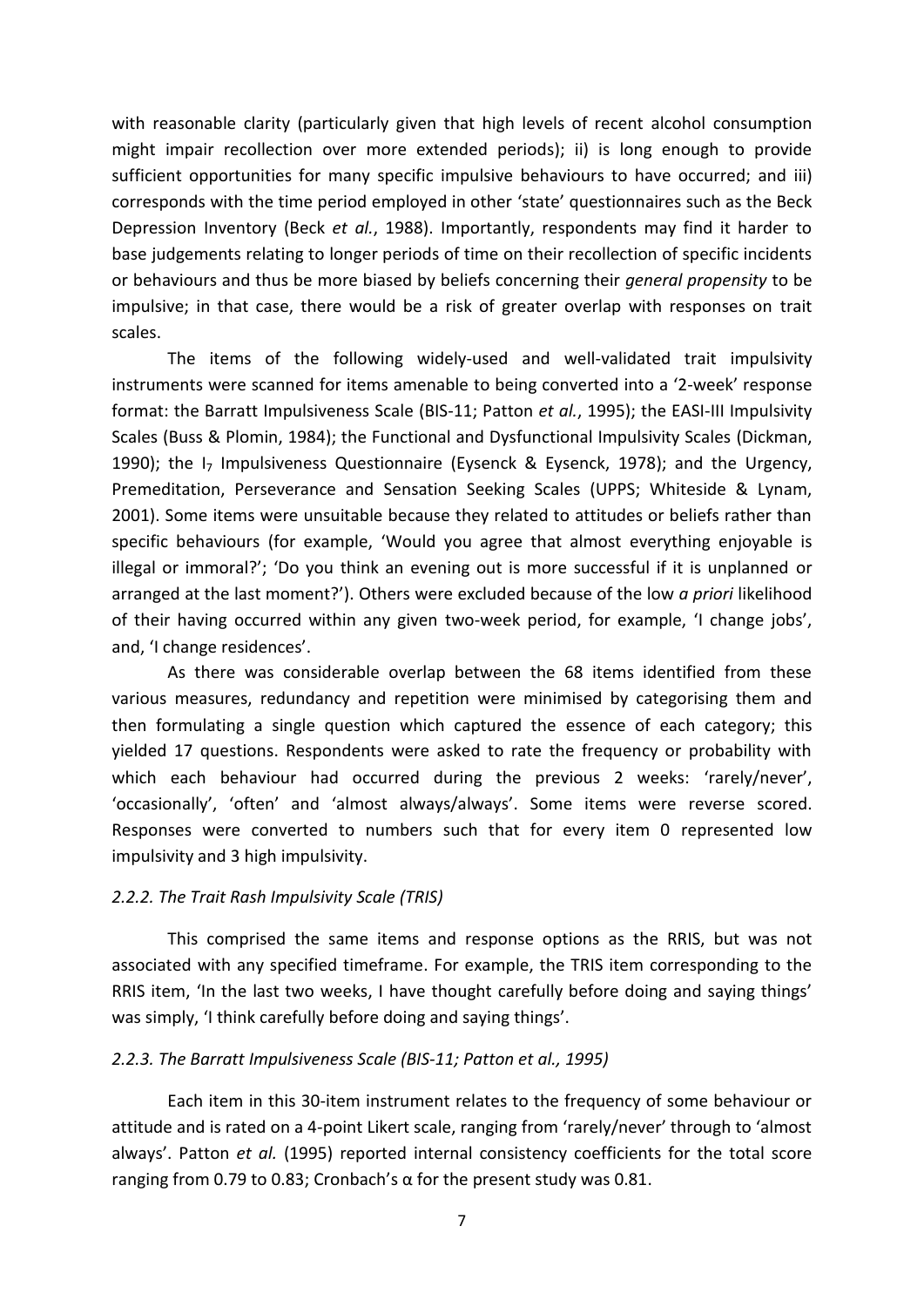#### *2.2.4. Alcohol Intake*

As participants completed the present questionnaires in the context of an extensive set of measures relating to a number of studies, it was not possible to gather complex data concerning their histories of alcohol use. They were therefore asked just the following two questions, which allowed preliminary testing of hypotheses (c) to (e):

- i. *How many units of alcohol have you typically consumed in an average week over the last year?* They were given information about the number of units in a range of drinks, and their numerical responses were coded into the following categories: 0 = 'None'; 1 = '1 to 4'; 2 = '5 to 8'; 3 = '9 to 12'; 4 = '13 to 16'; 5 = '17 to 20'; 6 =  $'21+'$ .
- ii. *In the last 2 weeks, how has your alcohol intake compared with your typical weekly intake over the previous year?* Responses were: -2 = 'A lot less'; -1 = 'A bit less'; 0 = 'No change';  $1 = 'A$  bit more'; and  $2 = 'A$  lot more'.

## *2.3. Procedure*

Two hundred and forty participants were invited to complete measures in the following order: i) RRIS; ii) demographic information; iii) BIS-11 (Patton *et al.*, 1995); iv) questions about alcohol use; and v) TRIS. The order was fixed in part for pragmatic reasons relating to the fact that these questionnaires were embedded in a highly structured set of other self-report measures relating to a range of studies (though they were grouped together within this larger bundle). Additionally, however, it was considered essential to administer the RRIS before the trait measures so that scores on the former were not biased by a preceding requirement to reflect on general tendencies to act impulsively. A subgroup of 180 participants completed measures (i) and (v) again after a 4-week interval.

#### *2.4. Data analysis*

#### *2.4.1. Structure and reliability of the TRIS and RRIS scales*

In order to reduce the data, an exploratory factor analysis (EFA) with varimax rotation was first performed on Time 1 TRIS scores. Confirmatory factor analyses (CFAs) with Maximum Likelihood Ratio estimation were subsequently conducted on TRIS Time 2 and RRIS Time 1 data. The rationale for this approach is that the RRIS, being designed to capture fluctuations in impulsivity, is by definition less likely than trait measures to be stable, both because of state variations and because the 2-week time windows used as the reference periods for RRIS responses are inevitably somewhat prone to variations in the frequencies with which opportunities for the listed behaviours will have arisen. Consequently it is of most theoretical interest to evaluate the internal structure of the trait version, and then test how closely the 'recent impulsivity' version corresponds with it.

Prior to conducting these factor analyses, multivariate outliers were screened using the Mahalonobis distance for all cases (D2). Tabachnick and Fidell (2007) recommend a very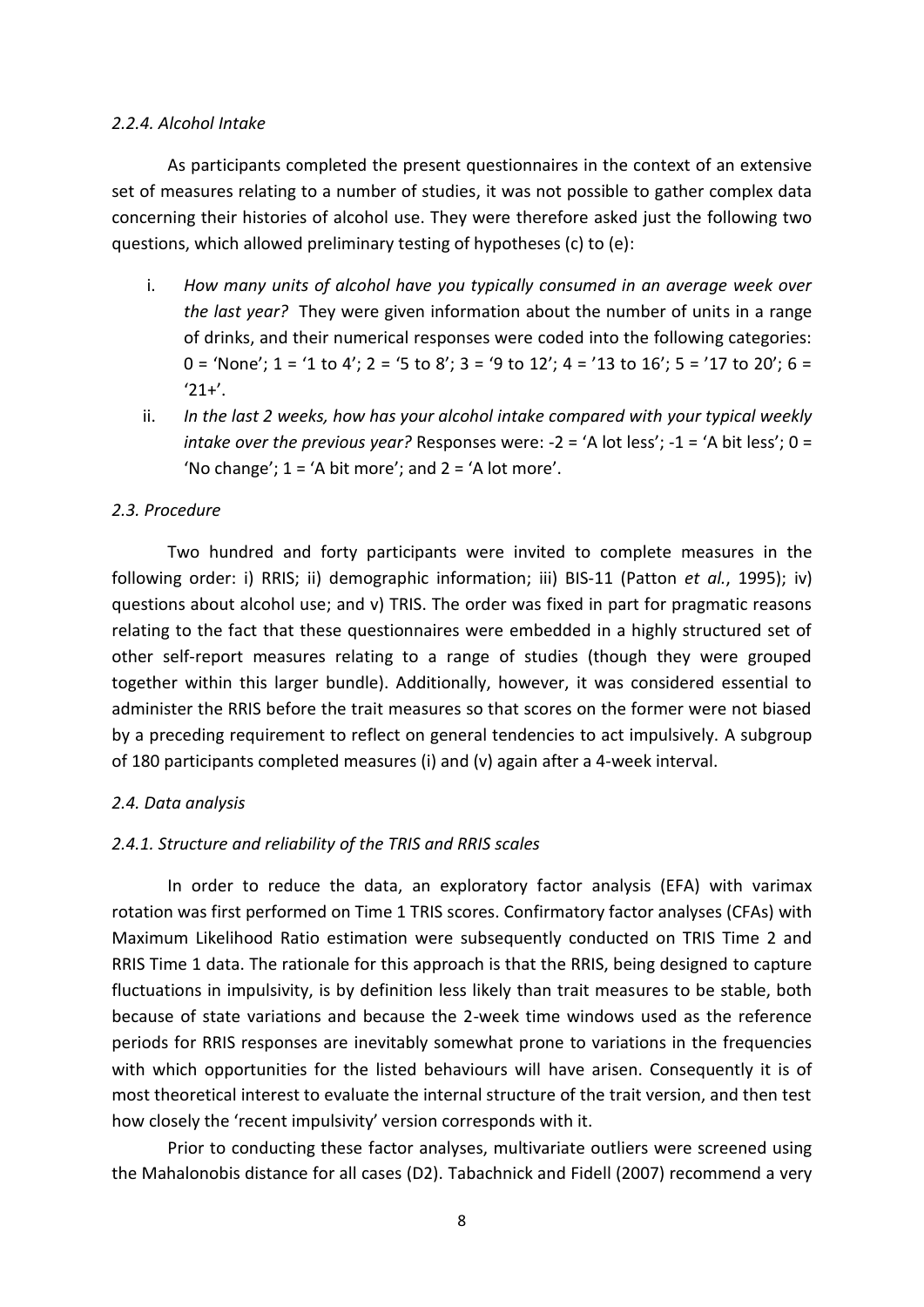conservative probability estimate of  $D2 \le 0.001$  for a case to be a multivariate outlier; these were accordingly removed prior to analysis.

For the EFA, a preliminary principal components analysis (PCA) was conducted (Cattell, 1966). Bartlett's (1954) test of sphericity and the Kaiser-Meyer-Olkin Measure of Sampling Adequacy (KMO MSA) were used to assess factorisability. The former tests the null hypothesis that the variables are uncorrelated, whilst the KMO MSA compares the magnitudes of the observed correlation and partial correlation coefficients to determine whether the potential factors can be explained by the other variables (Tabachnick & Fidell, 2007); a KMO MSA of > 0.8 is considered 'good', and those below 0.7 no better than 'mediocre' (Kaiser, 1974). Following O'Connor (2000), we considered both the Minimum Average Partial (MAP) test (Velicer, 1976) and Parallel Analysis (Horn, 1965) in determining the number of factors to extract. In order to eliminate cross-loadings and aid interpretation of factors, only items which loaded at  $\geq$  0.50 were retained (cross-loadings occur when the gap between primary and secondary loadings is smaller than 0.20; Tabachnick & Fidell, 2007).

For the CFAs, model fit was evaluated using the Root Mean Square Error of Approximation (RMSEA), for which values ≤ 0.08 indicate 'reasonable' fit (MacCallum *et al.*, 1996); the Standardised Root Mean Square Residual (SRMR), with ≤ 0.05 indicating 'good' fit (Byrne, 1998; Diamantopoulous & Siguaw, 2000), and values  $\leq$  0.08 being considered 'acceptable' (Hu & Bentler, 1999); the normed  $\chi^2$ , with values  $\leq$  2.0 considered 'very good', and 2.0 to 5.0 'acceptable' (Hair *et al.*, 2008); and the Comparative Fit Index (CFI), for which a value  $\geq 0.90$  is 'good' (Hu & Bentler, 1999).

Internal reliability of the TRIS and RIS was examined using Cronbach's α (Cronbach, 1951). George and Mallery (2003) proposed that  $\alpha > 0.80$  is 'good',  $> 0.70$  is 'acceptable',  $>$ 0.60 is 'questionable' and > 0.50 is 'poor'. Test-retest reliability and component intercorrelations were assessed via two-tailed Pearson's *r*s.

#### *2.4.2. Association-testing*

Directional hypotheses were tested via 2-tailed Pearson correlations. To examine whether two correlations differed in size, Dunn and Clark's (1969) *Z<sup>1</sup> \** statistic was used when correlations were dependent and Steiger's (1980) *Z* statistic when they were independent.

All analyses were performed using the SPSS, with the exception of the CFAs, which were conducted using MPlus Version 4.

## **3. Results**

### *3.1. Sample characteristics*

Table 1 shows the numbers and proportions of participants with data on each variable at Times 1 and 2, together with descriptive data pertaining to each. Overall, there were relatively little missing data.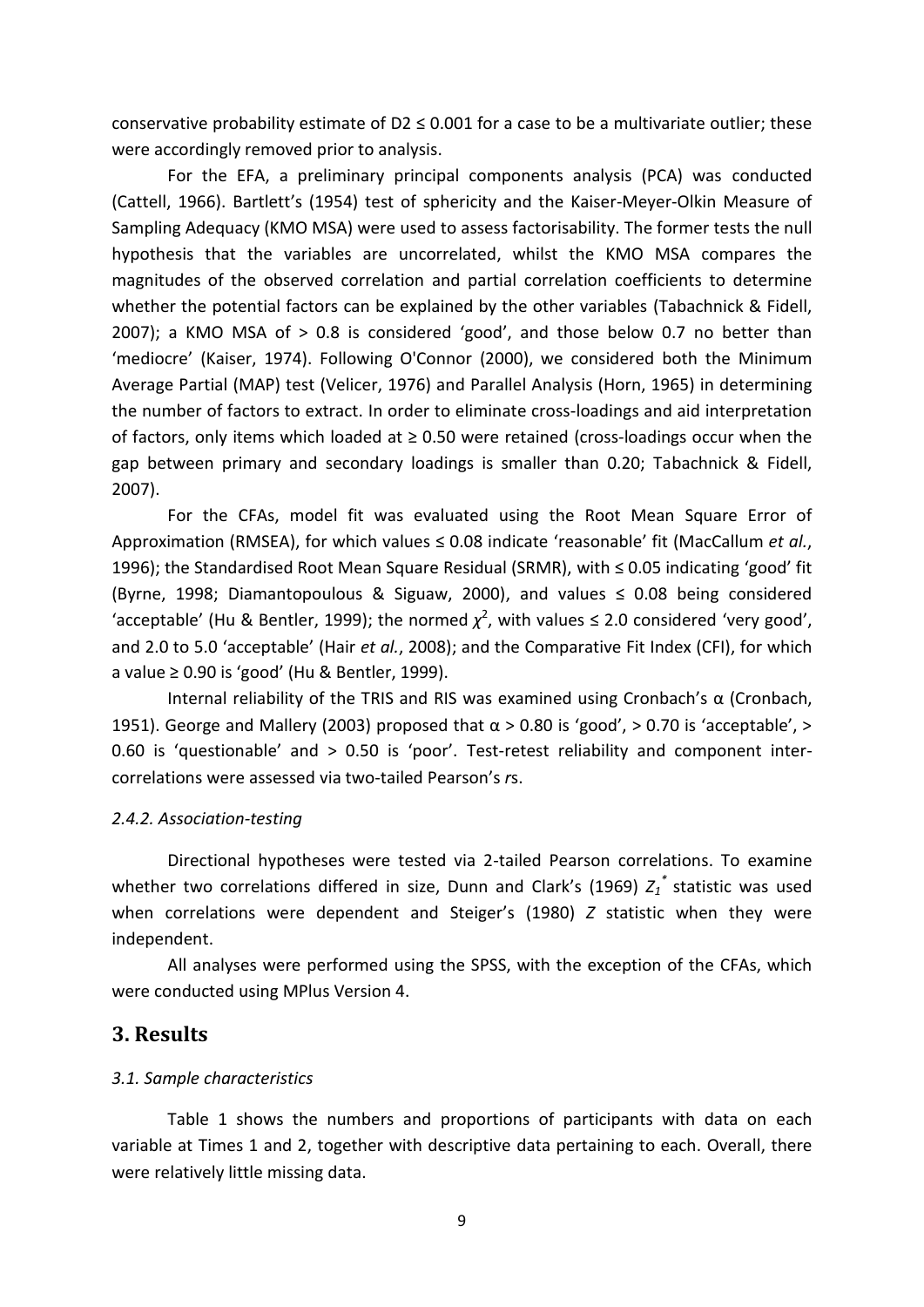|                                                                                                                                                          | Time 1<br>Total $N = 240$                 |                             | Time 2<br>Total $N = 180$                 |                             | Time 1 vs.<br>Time 2 |    |
|----------------------------------------------------------------------------------------------------------------------------------------------------------|-------------------------------------------|-----------------------------|-------------------------------------------|-----------------------------|----------------------|----|
| Measure/instrument                                                                                                                                       | No. of participants<br>with complete data | Mean (SD; range) /<br>Ratio | No. of participants<br>with complete data | Mean (SD; range) /<br>Ratio | $t/\chi^2$           | p  |
| Age (years)                                                                                                                                              | 240 (100%)                                | 19.05 (1.49; 17-25)         | 180 (75.00%)                              | 19.01 (1.32; 17-25)         | 0.28                 | ns |
| Gender (male/female)                                                                                                                                     | 240 (100%)                                | 43:197                      | 180 (75.00%)                              | 36:144                      | 0.29                 | ns |
| Drinking status (social drinker/abstainer)                                                                                                               | 226 (94.17%)                              | 159:67                      | 178 (74.17%)                              | 125:53                      | 0.001                | ns |
| Habitual weekly alcohol intake (units per<br>week during previous 12 months; 'None' / '1-<br>4' / '5-8' / '9-12' / '13-16' / '17-20' / '21+')            | 226 (94.17%)                              | 67:48:38:35:<br>18:9:11     | 178 (74.17%)                              | 53:39:29:29:<br>13:9:6      | 0.92                 | ns |
| Alcohol intake during previous 2 weeks<br>compared to previous 12 months ('A lot<br>more' / 'A bit more' / 'No change' / 'A bit<br>less' / 'A lot less') | 220 (91.67%)                              | 25:52:82:27:<br>34          | 175 (72.92%)                              | 19:41:69:19:<br>27          | 0.31                 | ns |
| RRIS scale <sup>a,†</sup>                                                                                                                                | 240 (100%)                                | 12.10 (3.51; 2-23)          | 180 (75.00%)                              | 12.19 (3.47; 2-26)          | $-0.25$              | ns |
| TRIS scale <sup>a,†</sup>                                                                                                                                | 235 (97.92%)                              | 11.74 (3.83; 2-27)          | 176 (73.33%)                              | 11.88 (3.81; 2-27)          | $-0.34$              | ns |
| $B$ IS-11 scale <sup>b</sup>                                                                                                                             | 228 (95.00%)                              | 65.70 (10.11; 39-<br>97)    | 180 (17.00%)                              | 65.46 (9.86; 39-97)         | 0.25                 | ns |

**Table 1:** Numbers (and percentages relative to Time 1 total of *N* = 280) of participants with data on each variable at Time 1 and Time 2 and descriptive data for variable at Times 1 and 2

<sup>a</sup> Scored from 0-27; <sup>b</sup> Scored from 30-120; <sup>†</sup> 2-factor scales post-factor analyses.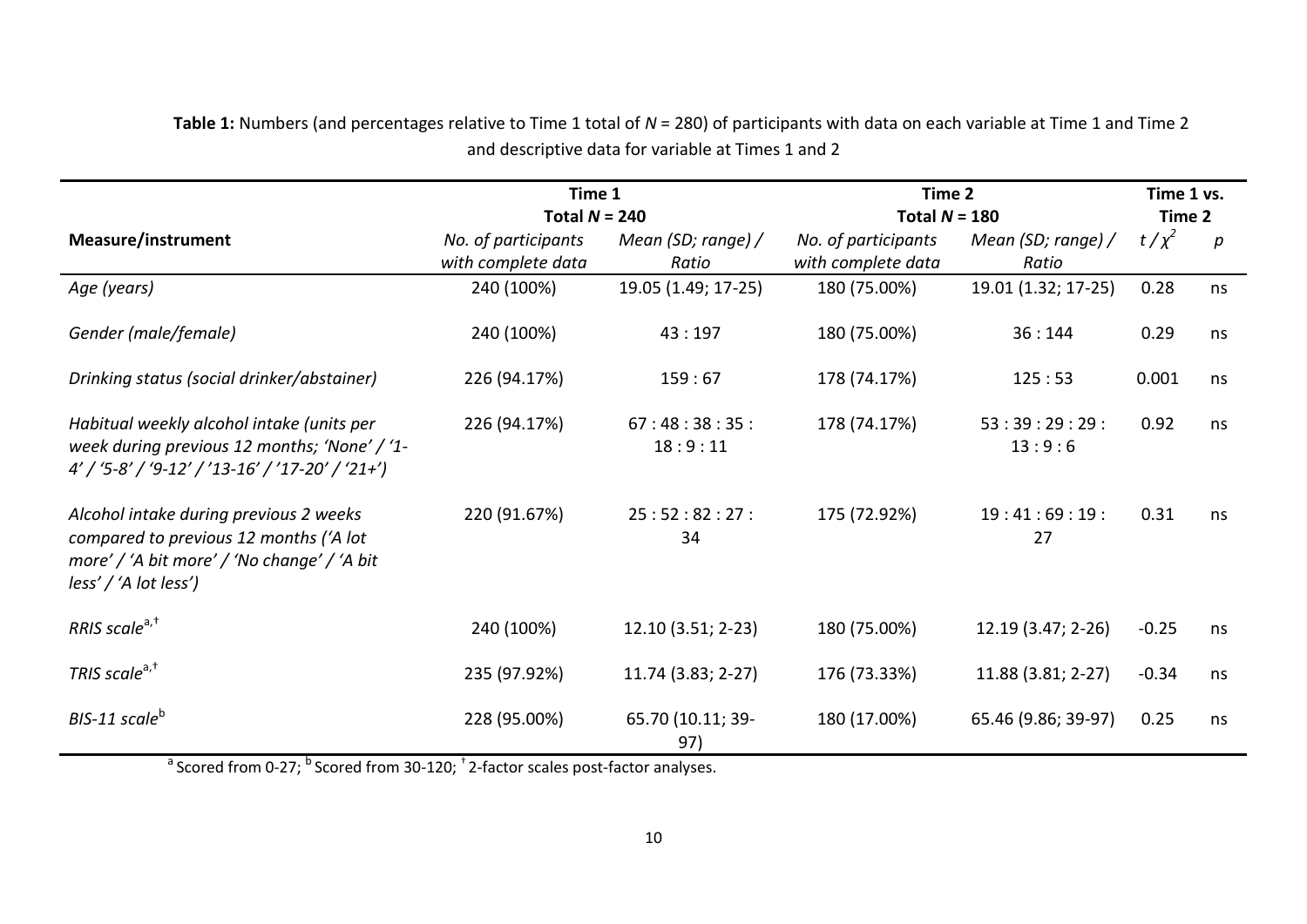Time 1 and Time 2 data were drawn from the first and fourth of 4 weekly hour-long data collection sessions in which first-year Psychology undergraduates completed a battery of questionnaires (for a range of studies including the present one) in exchange for course credits. Sixty (25%) participants from the first session failed to return for the subsequent retest session because, by that point, they had gained the course credits required; this left 180 participants with Time 2 data. There were no differences in age, gender ratio, drinking status, habitual weekly alcohol intake or scores on the three impulsivity scales (i.e. RRIS, TRIS and BIS-11; Patton *et al.*, 1995) between the whole sample of 240 with Time 1 data and this smaller subsample.

#### *3.2. Structure of the TRIS and RRIS*

### *3.2.1. Exploratory factor analysis of Time 1 TRIS data*

Four multivariate outliers were excluded. Within the principal factors extraction, the remaining 231 participants showed no evidence of multicollinearity. The initial PCA confirmed the factorisability of the initial correlation matrix (Bartlett's (1954) Test of Sphericity:  $\chi^2$  (136) = 893.04;  $p < 0.01$ ; KMO MSA = 0.82). Following the procedure described previously, a 2-factor solution was selected and explained 29.53% of the variance. As shown in Table 2, five items loaded at 0.50 or higher onto Factor 1 and four on Factor 2; none cross-loaded. Inspection of item content led to their being labelled Cognitive Impulsivity (CogImp) and Motor Impulsivity (MotImp).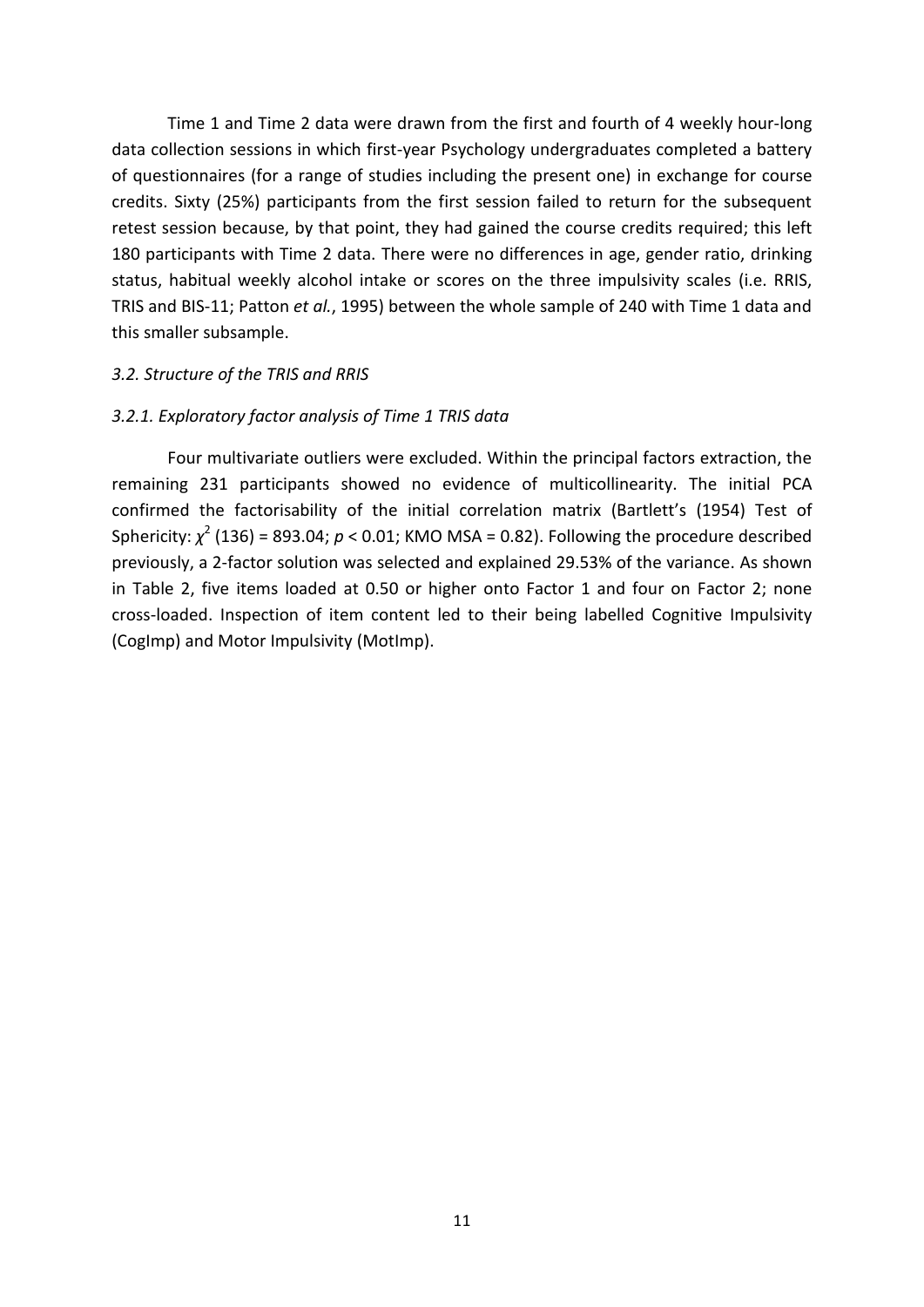**Table 2:** Factor loadings, communalities (h<sup>2</sup>), eigenvalues and percentages of variance and covariance explained, for exploratory principal factors extraction with varimax rotation on the 17 TRIS items at Time 1 (*N* = 231)

| Item                                                  | Cognitive          | <b>Motor</b>       | h <sup>2</sup> |
|-------------------------------------------------------|--------------------|--------------------|----------------|
|                                                       | <b>Impulsivity</b> | <b>Impulsivity</b> |                |
| I am focused, seeing things through to                | 0.74               | 0.15               | 0.57           |
| the end. $a$                                          |                    |                    |                |
| I plan work tasks and activities in my free           | 0.65               | 0.01               | 0.42           |
| time carefully. <sup>a</sup>                          |                    |                    |                |
| I plan events and activities well ahead of            | 0.58               | 0.23               | 0.39           |
| time. <sup>a</sup>                                    |                    |                    |                |
| I think carefully before doing and saying             | 0.57               | 0.02               | 0.33           |
| things. <sup>a</sup>                                  |                    |                    |                |
| I find it easy to exercise self-control. <sup>a</sup> | 0.53               | 0.24               | 0.33           |
| I encounter problems because I do things              | 0.16               | 0.64               | 0.43           |
| without stopping to think.                            |                    |                    |                |
| I become involved with things that I later            | 0.14               | 0.57               | 0.34           |
| wish I could get out of.                              |                    |                    |                |
| I tend to jump from one interest to                   | 0.02               | 0.54               | 0.29           |
| another.                                              |                    |                    |                |
| I tend to act 'on impulse'.                           | 0.03               | 0.52               | 0.27           |
| I am surprised at people's reactions to               | 0.06               | 0.43               | 0.19           |
| things that I do or say.                              |                    |                    |                |
| I become so frustrated when waiting, for              | 0.01               | 0.36               | 0.13           |
| example in a shop queue, that I leave.                |                    |                    |                |
| I find it easy to concentrate. <sup>a</sup>           | 0.48               | 0.23               | 0.29           |
| I tend to work quickly, without bothering             | $-0.37$            | 0.27               | 0.20           |
| to check.                                             |                    |                    |                |
| I become easily bored when working.                   | 0.23               | 0.43               | 0.24           |
| I find it difficult thinking ahead.                   | 0.44               | 0.16               | 0.22           |
| I spend more money than I should do.                  | 0.16               | 0.43               | 0.21           |
| I get restless when watching things, e.g.             | 0.14               | 0.38               | 0.16           |
| at the cinema / theatre, on television, at            |                    |                    |                |
| lectures.                                             |                    |                    |                |
| Eigenvalue                                            | 2.62               | 2.40               |                |
| Percentage of variance explained                      | 15.42              | 14.11              |                |
| Percentage of covariance explained                    | 52.19              | 47.81              |                |

a Indicates that item was reverse-scored.

All subsequent analyses are based on just these nine items. A Total Score (Total) and separate CogImp and MotImp subscale scores were computed by summing the relevant items.

Internal consistency was conventionally acceptable for TRIS Total ( $\alpha$  = 0.73) and CogImp ( $\alpha$  = 0.77). Although it was lower for MotImp ( $\alpha$  = 0.66), this level is considered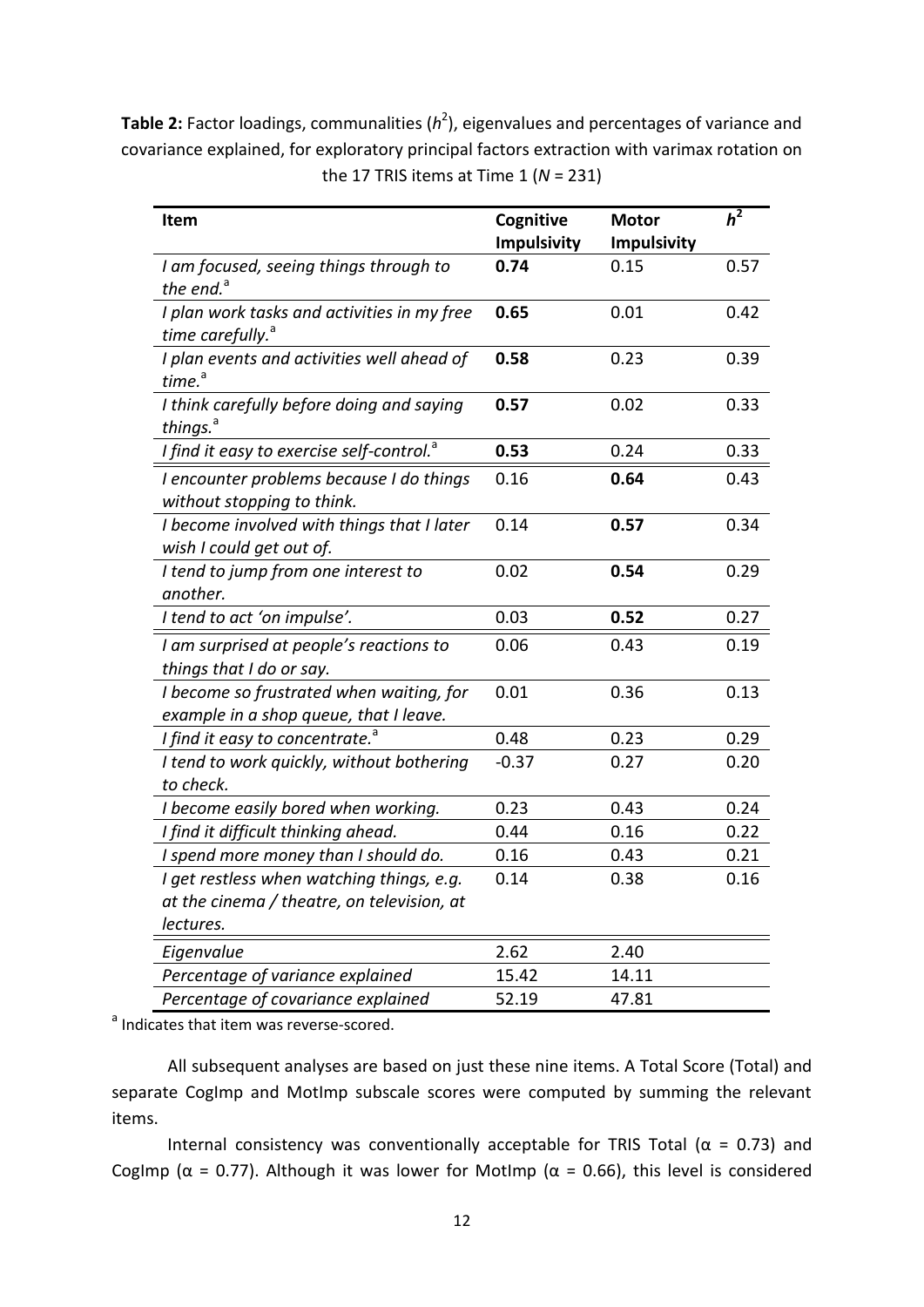acceptable for research purposes where scales have fewer than 10 items (Holden *et al.*, 1991; Cortina, 1993). This relates to the fact that the internal reliability of a scale increases with the number of items because error variance is increasingly averaged out. Given the small size of MotImp (4 items), we investigated its internal reliability further using the Spearman-Brown Prophecy Formula (Nunnally & Bernstein, 1994). This takes the observed data and projects what the internal reliability would be in an expanded scale with the same magnitude of inter-correlations. On this basis, if the MotImp subscale comprised four times the present number of items, its internal reliability would be 0.89. When the same calculation was applied to the Total and the CogImp subscale, the internal reliabilities were 0.92 and 0.93, respectively. The subscales both correlated highly with the Total (*r* = 0.84 and 0.74 for CogImp and MotImp, respectively;  $p < 0.01$  in each case), but weakly – albeit significantly – with each other ( $r = 0.26$ ;  $p < 0.01$ ). Test-retest correlations were moderate for all scores (CogImp: *r* = 0.54; MotImp: *r* = 0.56; TRIS Total: *r* = 0.65; in all cases, *p* < 0.01).

#### *3.2.2. Confirmatory factor analysis on the TRIS at Time 2*

Three multivariate outliers were excluded, leaving 173 participants with complete data. Using the criteria described above, the model provided a good fit to the data (RMSEA  $= 0.08$ ; SRMR = 0.06; CFI = 0.91; normed  $\chi^2$  = 2.02). Factor loadings are shown in Table 3.

#### *3.2.3. Confirmatory factor analysis on the RRIS at Time 1*

Three multivariate outliers were excluded; there were no missing data for the remaining 237 participants. The TRIS model was, overall, a reasonably good fit to the RRIS data: thus, although the CFI of 0.87 fell slightly below Hu and Bentler's (1999) recommended cut-off of 0.90, all other fit statistics fell below recommend cut-offs (RMSEA  $=$  0.06; SRMR = 0.06; normed  $\chi^2$  = 1.98). Factor loadings are given in Table 3.

Internal consistency was rather low for the RRIS as a whole ( $\alpha$  = 0.64) and for both subscales (CogImp =  $0.68$ ; MotImp =  $0.53$ ), all falling below the conventionally acceptable 0.70. As noted in relation to the TRIS, however, this is not uncommon when scales have fewer than ten items. Application of the Spearman-Brown Prophecy Formula indicated that the observed inter-correlations would yield acceptable internal reliabilities if replicated in versions with four times the present number of items (0.88 for the overall scale; 0.89 for CogImp; and 0.82 for MotImp). As for the TRIS, the subscales were both strongly correlated with the Total ( $rs \ge 0.73$ ;  $p < 0.01$ ), and weakly – though significantly – with each other ( $r =$ 0.20;  $p < 0.01$ ).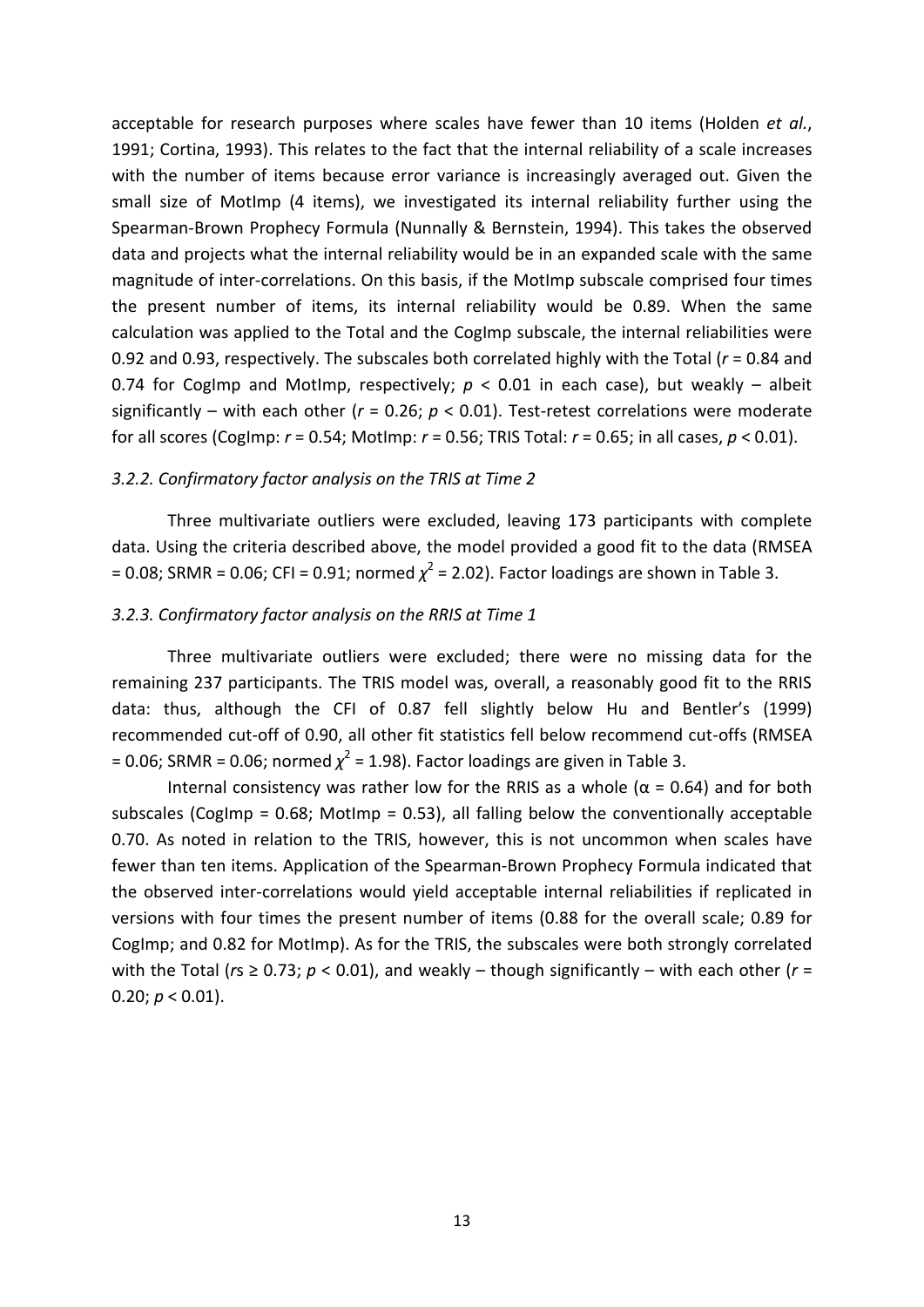| Item                                                                            | Loading | $Z$ value <sup><math>†</math></sup> |
|---------------------------------------------------------------------------------|---------|-------------------------------------|
| TRIS Cognitive Impulsivity subscale                                             |         |                                     |
| I am focused, seeing things through to the end <sup>a</sup>                     | 0.63    | $\overline{11}$                     |
| I plan work tasks and activities in my free time carefully <sup>a</sup>         | 0.61    | 4.72                                |
| I plan events and activities well ahead of time <sup>a</sup>                    | 0.60    | 5.25                                |
| I think carefully before doing and saying things <sup>a</sup>                   | 0.64    | 4.84                                |
| I find it easy to exercise self-control <sup>a</sup>                            | 0.57    | 6.35                                |
| TRIS Motor Impulsivity subscale                                                 |         |                                     |
| I encounter problems because I do things without stopping to think              | 0.80    | $1 +$                               |
| I become involved with things I later wish I could get out of                   | 0.64    | 6.56                                |
| I tend to jump from one interest to another                                     | 0.48    | 5.20                                |
| I tend to act 'on impulse'                                                      | 0.61    | 6.34                                |
| RRIS Cognitive Impulsivity subscale                                             |         |                                     |
| I have been focused, seeing things through to the end <sup>a</sup>              | 0.69    | $^{++}$                             |
| I have planned work tasks and activities in my free time carefully <sup>a</sup> | 0.54    | 3.45                                |
| I have planned events and activities well ahead of time <sup>a</sup>            | 0.51    | 4.36                                |
| I have thought carefully before doing and saying things <sup>a</sup>            | 0.50    | 3.42                                |
| I have found it easy to exercise self-control <sup>ª</sup>                      | 0.52    | 6.70                                |
| <b>RRIS Motor Impulsivity subscale</b>                                          |         |                                     |
| I have encountered problems because I did things without stopping to think      | 0.76    | $\overline{\phantom{a}^{++}}$       |
| I have become involved with things that I later wished I could have got out of  | 0.36    | 3.38                                |
| I have tended to jump from one interest to another                              | 0.36    | 2.51                                |
| I have tended to act 'on impulse'                                               | 0.43    | 2.79                                |

**Table 3:** Items, standardised factor loadings and *Z* values for confirmatory factor analyses with maximum likelihood ratio estimation on the 9 items loading onto the two subscales of the i) TRIS at Time 2 (*N* = 173) and ii) the RRIS at Time 1 (*N* = 237)

<sup>a</sup> Indicates item is reverse-scored; <sup>†</sup> Values above 1.96 are considered statistically significant; <sup>††</sup> Not estimated as loading set to fixed value (i.e. 1.00).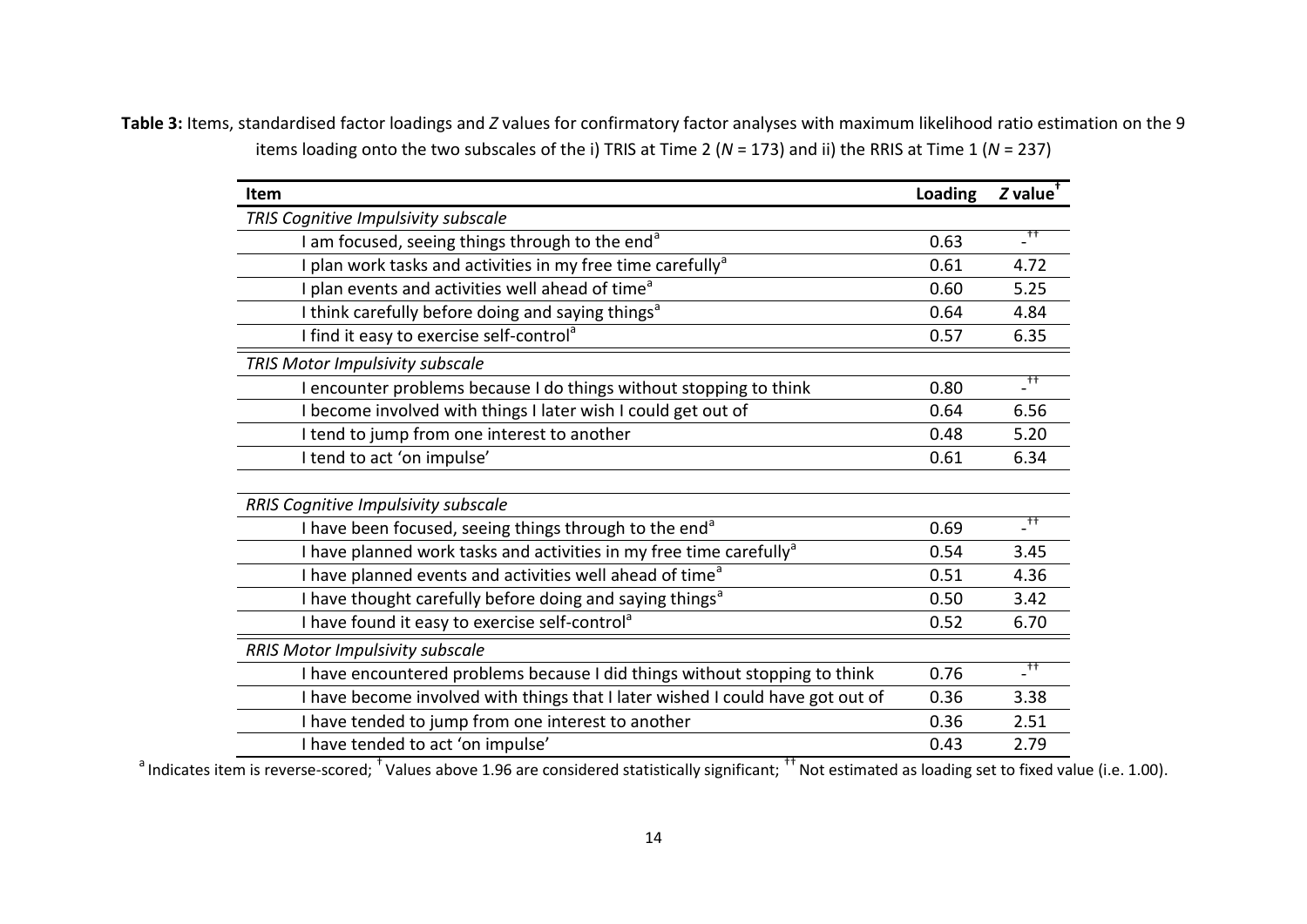#### *3.3. Hypothesis-testing*

Each of the hypotheses is recapitulated or paraphrased below, followed by the corresponding analysis/analyses.

*3.3.1. Hypothesis a): The RRIS will correlate more weakly than the TRIS with scores on a 'gold standard' existing trait measure (the BIS-11; Patton et al., 1995)*

In the 223 participants with complete data, the correlation between the BIS-11 and the TRIS-Total ( $r = 0.75$ ;  $p < 0.01$ ) was significantly greater than that between the BIS-11 total and the RRIS-Total ( $r = 0.67$ ;  $p < 0.01$ ) ( $Z_1^* = 2.35$ ;  $p = 0.02$ ). Although the difference in the size of the correlations was not large, this was consistent with the hypothesis.

## *3.3.2. Hypothesis b): Test-retest correlations, over a 4-week interval, will be lower for the RRIS than the TRIS*

One hundred and seventy three participants had complete data for these analyses. Consistent with the hypothesis, the test-retest correlation for the Total score was significantly lower for the RRIS than for the TRIS (*r*s = 0.53 vs. 0.65, respectively; *Z* = 2.19; *p* = 0.03). There was a similar trend for the MotImp subscale (RRIS: *r* = 0.46; TRIS: *r* = 0.56), though this difference fell short of significance (*Z* = 1.53; *p* = 0.13). However, there was no hint of any difference for the CogImp subscale (RRIS: *r* = 0.51; TRIS: *r* = 0.52).

*3.3.3. Hypothesis c): RRIS scores will correlate more strongly than TRIS scores with recent changes from typical weekly alcohol consumption*

In testing hypotheses c) to e), analyses excluded 67 participants who reported zero alcohol consumption over the previous 12 months. One hundred and fifty five of the remaining participants provided complete data.

The hypothesis was supported for MotImp, for which the RRIS score correlated more strongly than the TRIS score with recent changes in alcohol intake (*r*s = 0.37 vs. 0.19, respectively;  $Z_1^*$  = 2.56;  $p$  = 0.01). The same was true for the Total scale (RRIS:  $r$  = 0.28; TRIS:  $r = 0.14$ ;  $Z_1^* = 2.19$ ;  $p = 0.03$ ). This was not the case for CogImp, however, where there was no significant correlation with recent changes in alcohol consumption for either RRIS or TRIS scores (both *r*s < 0.10; ns).

*3.3.4. Hypothesis d): RRIS and TRIS scores will correlate more strongly in participants whose alcohol consumption has remained stable, compared to those whose alcohol consumption has recently changed (compared to typical weekly consumption)*

Thirty-three participants reported no recent change in their alcohol intake (compared to their intake during the previous 12 months; 'Non-Changers'), whilst 122 reported either increases or decreases ('Changers'). The hypothesis was supported for CogImp, with the correlation between TRIS and RRIS scores being stronger for Non-Changers than Changers ( $rs = 0.82$  vs. 0.56, respectively;  $Z = 2.56$ ;  $p = 0.01$ ). The hypothesis was also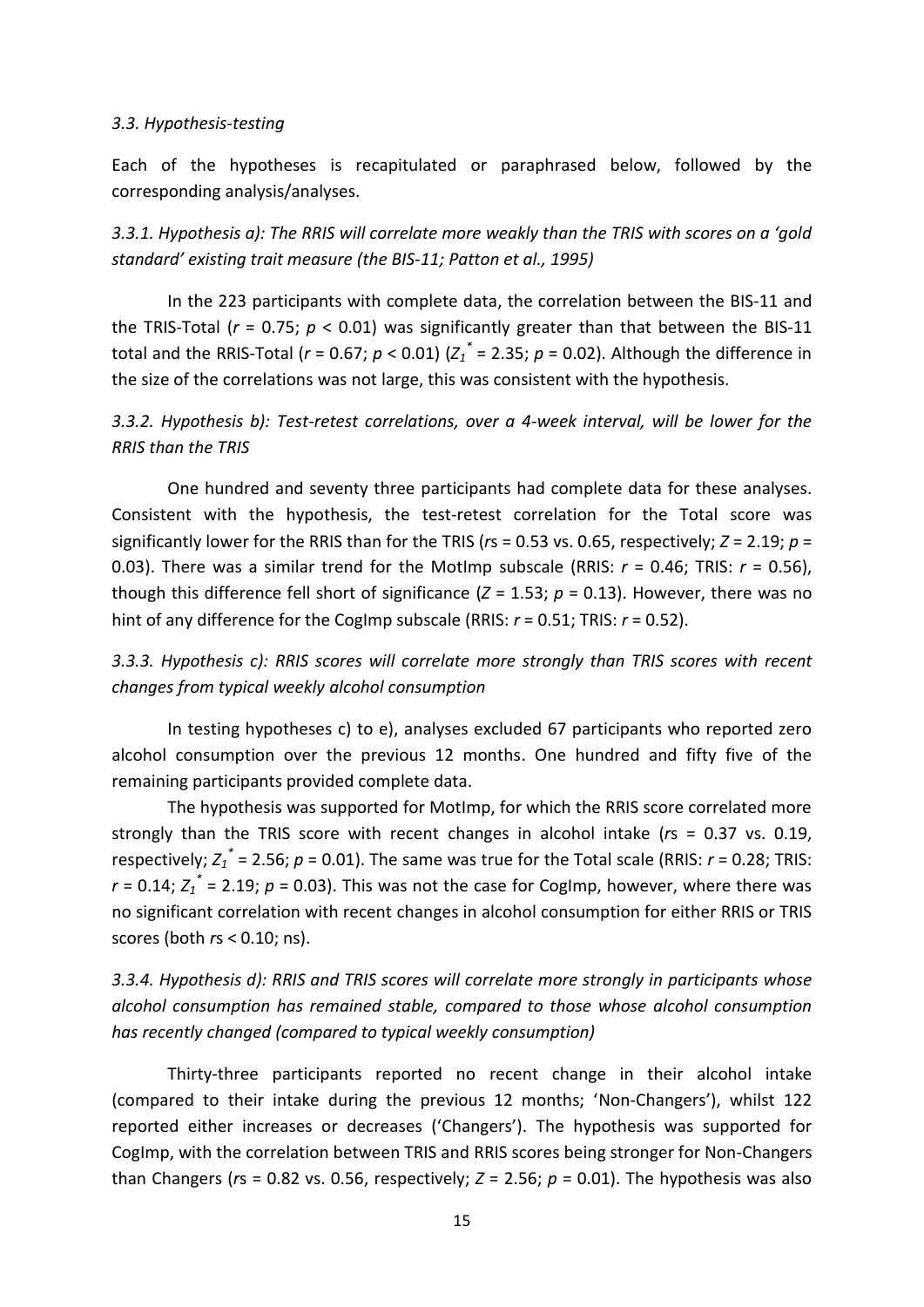supported for the Total scale (Non-Changers:  $r = 0.83$ ; Changers:  $r = 0.63$ ;  $Z = 2.19$ ;  $p = 0.03$ ). This was not the case, however, for MotImp (Non-Changers: *r* = 0.56; Changers: *r* = 0.57; *Z* = -0.07; ns).

*3.3.5. Hypothesis e): Recent changes from typical weekly alcohol consumption will correlate with recent changes in impulsivity, as indexed by subtracting TRIS from current RRIS scores*

The 'alcohol change score' (ACS; -2 to +2) was correlated with the derived 'impulsivity change' indices, computed for Total, CogImp and MotImp scores. In the 155 participants with complete data, the correlation between MotImp 'change' and ACS was small but significant (*r* = 0.17; *p* = 0.04); thus, consistent with the hypothesis, recent changes in motor impulsiveness were weakly linked with corresponding recent changes in alcohol consumption. The correlation between the Total 'change' and ACS demonstrated a similar relationship, but just fell short of significance ( $r = 0.15$ ;  $p = 0.06$ ). This was not the case for CogImp, however (*r* = 0.05; ns).

## **4. Discussion**

Premised on a literature suggesting that impulsivity may fluctuate over time, and that such changes are associated with alcohol consumption (e.g. Roberts *et al.*, 2001, 2003; Littlefield *et al.*, 2009; Field *et al.*, 2010), we set out to develop and pilot a new instrument (the RRIS) for assessing individuals' impulsivity over the immediately preceding two weeks. The key findings of the present study were that: i) the RRIS correlated less strongly than its trait equivalent (the TRIS) with an existing trait measure (the BIS-11; Patton *et al.*, 1995); ii) test-retest stability was weaker for the RRIS than the TRIS Total scale; iii) the RRIS Total and Motor Impulsivity scales were more strongly predicted by recent alcohol intake than were their trait equivalents; and iv) the RRIS Cognitive Impulsivity and Total scales correlated more strongly with their trait correspondents in those whose alcohol consumption had remained stable recently (relative to their habitual intake), compared to those whose consumption had recently changed.

#### *4.1. Structure and validity of the TRIS and RRIS scales*

Factor analyses of the newly-developed 'recent' and 'trait' Rash Impulsivity scales (respectively, the RRIS and TRIS) revealed two distinct factors, the first defined by five items and the second by four; eight items with loadings below 0.5 on either factor were eliminated in the interests of creating a short and easy-to-administer instrument. Cognitive Impulsivity (CogImp) manifested as planfulness and greater control, as illustrated by its two highest-loading items: 'I plan work tasks and activities in my free time carefully' and, 'I am focused, seeing things through to the end'. Motor Impulsivity (MotImp) reflected the tendency to behave rashly, without considering potential negative consequences; for example, 'I encounter problems because I do things without stopping to think' and, 'I become involved with things that I later wish I could get out of'. Reflecting the way in which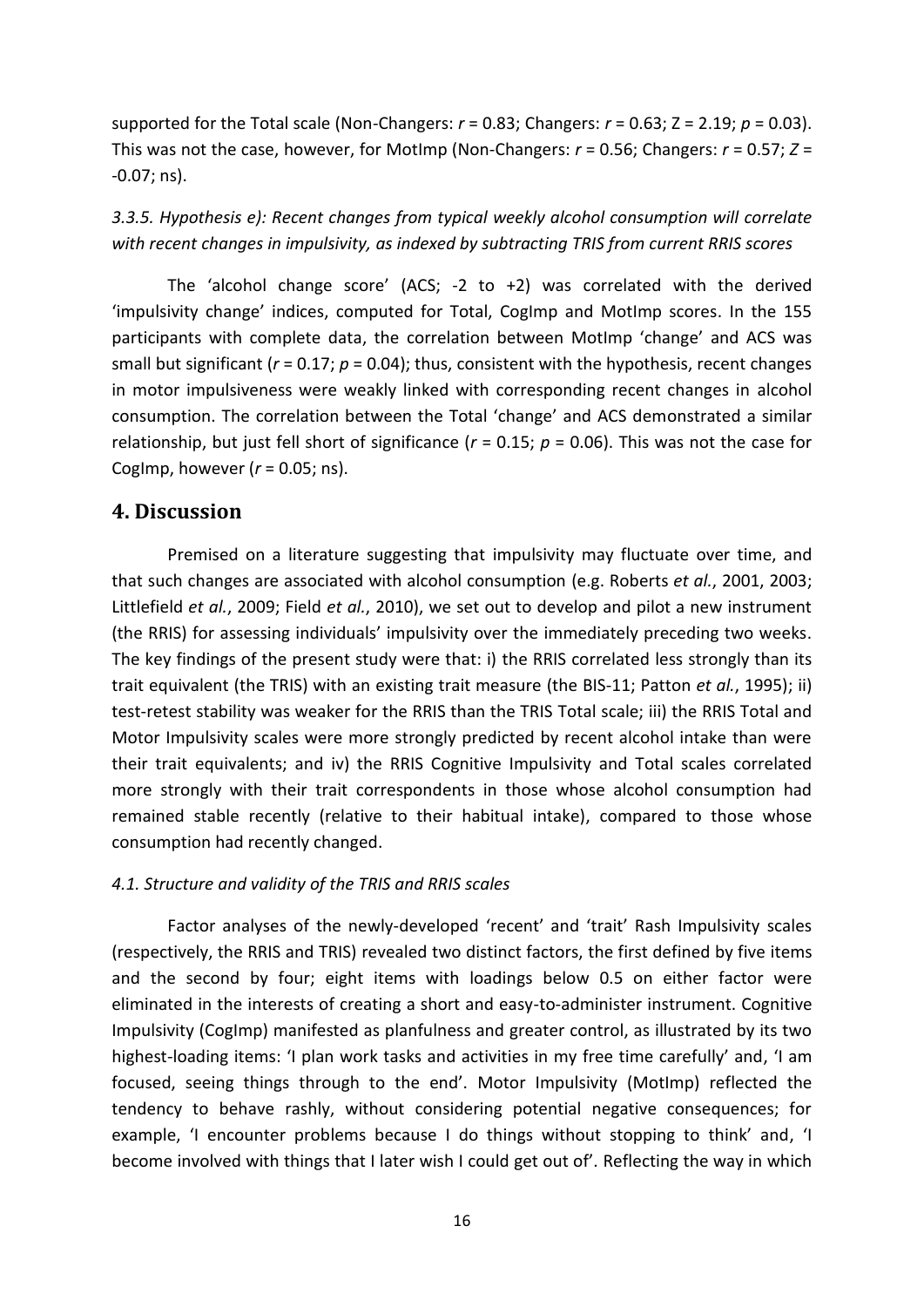items were derived, the content of the subscales resembles that of the subscales in some of the source instruments. In particular, CogImp is similar to BIS-11 Non-Planning Impulsiveness (Patton *et al.*, 1995), UPPS Premeditation (Whiteside & Lynam, 2001) and EASI-III Decision Time (Buss & Plomin, 1984); whilst MotImp resembles BIS-11 Motor Impulsiveness (Patton *et al.*, 1995), UPPS Urgency (Whiteside & Lynam, 2001) and EASI-III Inhibitory Control (Buss & Plomin, 1984).

For questionnaire development, the present sample size (*N* = 231) is considered 'fair' (Comrey & Lee, 1992); and both the exploratory and confirmatory factor analyses (CFAs) described here, based on participant to variable ratios of around 200:9, are likely to have been robust.

The total variance explained by these two factors was relatively low at 29.53%. This may reflect the putative multidimensionality of impulsivity (de Wit & Richards, 2004; Dalley *et al.*, 2011) and constraints on the selection of items for the pilot instrument. Thus, only certain types of items lent themselves to the response format (frequency of occurrence within the last two weeks). Although we focused specifically on so-called 'Rash Impulsivity' (Gullo & Dawe, 2008), which was of particular interest given previous evidence that it is more affected than Reward Drive by alcohol consumption (e.g. Fillmore & Vogel-Sprott, 1999; Littlefield *et al.*, 2009; 2010), it is likely that responses to individual items were also influenced by (or indicative of) other factors including disparate aspects of impulsivity. It would be interesting for future development of this or similar scales to explore whether the inclusion of items more systematically tapping other elements of impulsivity (e.g. Reward Drive) would yield a different factor structure and account for a higher proportion of the variance.

Internal consistency was conventionally acceptable (> 0.70; George & Mallery, 2003) for the TRIS Total scale and the TRIS CogImp subscale. Although αs were below 0.70 for the other scales, their values were nevertheless deemed acceptable for research purposes as these scales all consisted of fewer than 10 items (Holden *et al.*, 1991; Cortina, 1993); and the same magnitude of inter-item correlations would have yielded reliability coefficients markedly exceeding the conventional 0.70 level if replicated with more items. There was a tendency for the RRIS to show slightly weaker internal consistency generally than the TRIS, possibly reflecting the narrow time-window within which the frequency of behaviours was rated. Thus, it is less likely that all of the situations itemised in the RRIS will have occurred within the specific fortnight tapped by the questionnaire than that they will all have occurred in the (much) more extended period tapped by the TRIS. If some situations have simply not been experienced by some participants, this will of course mean that associations between response tendencies in those situations cannot be detected as robustly as when respondents are asked to reflect on more protracted histories. Interestingly, however, for no RRIS items did more than 23% of respondents give a 'never' response; this suggests that every scenario had been experienced by the majority of respondents at least once. Given that this 'baseline occurrence' issue may nevertheless be an intrinsic difficulty for 'recent' or 'state' instruments which refer to 'real-life' experiences within a narrow time-window, it is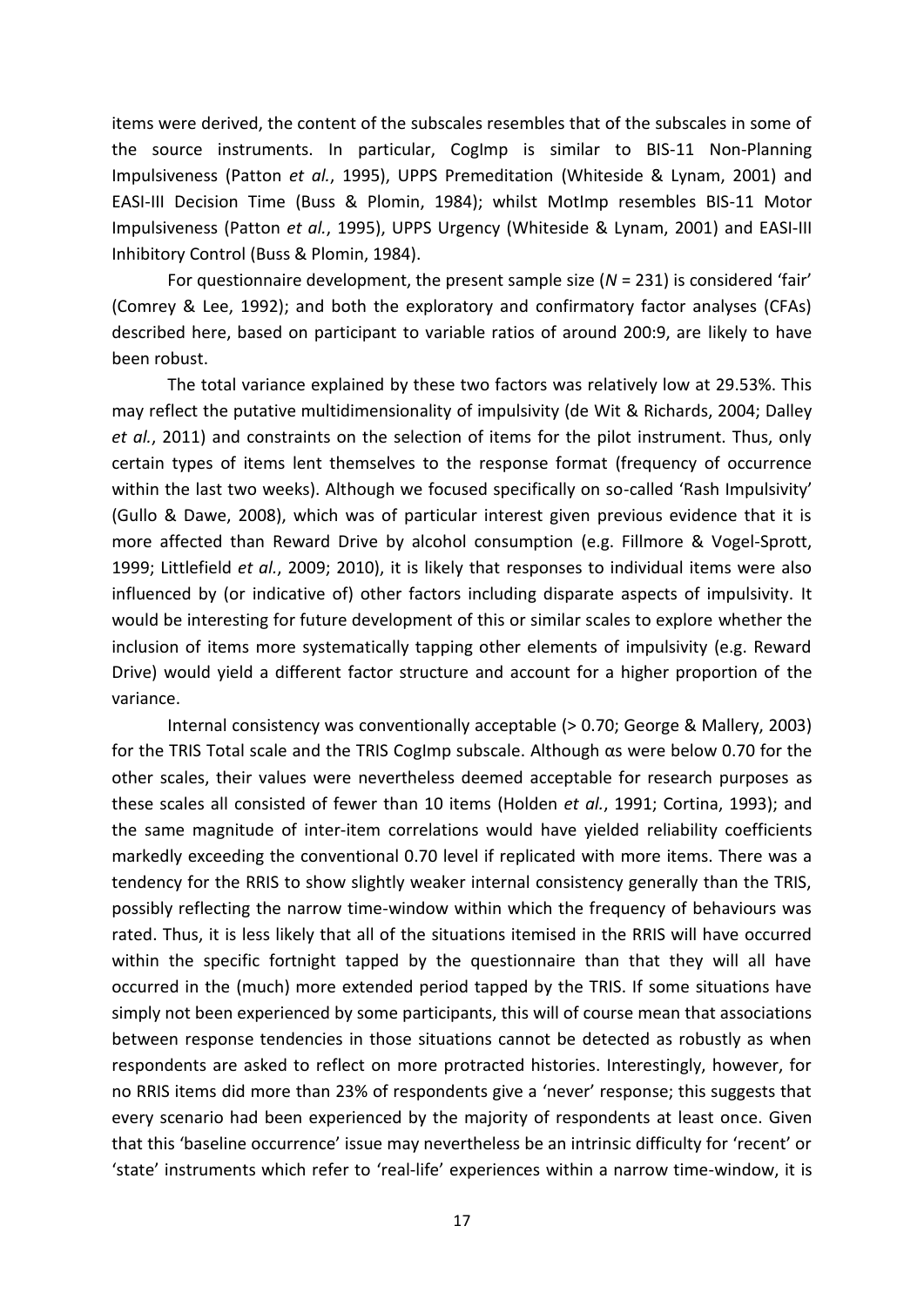cautiously encouraging that αs for both the overall TRIS and the CogImp subscale were nevertheless above 0.60, and that the factor structure of the RRIS corresponded well with that of the intrinsically more stable TRIS.

It was hypothesised that, since the RRIS was expressly designed to be sensitive to recent fluctuations in state, it should correlate less strongly than its trait equivalent (the TRIS) with the BIS-11 (Patton *et al.*, 1995), a well-established trait impulsiveness measure. This was borne out. On the same basis, it was hypothesised that the RRIS should show weaker test-retest stability than the TRIS; a significant difference was confirmed for the Total score, and there was a trend for the MotImp subscale, though not for the CogImp subscale. Whilst encouraging, it is possible that these findings could to some extent reflect the weaker internal consistency of the RRIS than the TRIS, and further exploration of the psychometric properties of these instruments are needed. Future studies might, for example, explore relationships with a wider range of existing impulsivity measures, and within a more demographically varied sample than that tested here (all Psychology students aged 25 or under and predominantly female).

#### *4.2. Relationships of the TRIS and RRIS to indices of alcohol consumption*

Additional evidence of the utility of the RRIS derives from findings suggesting that, as theoretically predicted, it is more sensitive than its trait counterpart to variations in recent (compared to habitual) alcohol consumption. This was particularly the case for MotImp, with self-reported recent changes in level of drinking being reflected in corresponding recent changes in self-reported tendencies to be more generally impulsive or disinhibited. The same patterns were observed for the Total scale. This mirrors experimental findings (e.g. Fillmore & Vogel-Sprott, 1999). The same was not true for CogImp, however. It may be that alcohol has more pronounced or striking effects on motor behaviour than cognitive functioning, or that the former effects are simply more memorable. This is plausible, given that there were few very heavy drinkers in this sample and that social drinkers typically consume alcohol in relaxed evening periods, rather than during daytime working hours, when cognitive planfulness/control functions are most engaged. Interestingly, however, relative to a subgroup of participants whose drinking patterns were stable, 122 participants whose drinking had recently increased or decreased showed a stronger tendency to report parallel changes in Cognitive Impulsivity (but not Motor Impulsivity) over the same period. (The same was also true for the Total scale.) This pattern suggests, contrary to the previous observation, that recent drinking *did* in fact destabilise cognitive impulsivity.

Whilst the possibility that some of these findings are spurious cannot be excluded, the present findings do give tentative support to the proposition that the RRIS is more sensitive than the TRIS to the effects of recent alcohol consumption. This merits more detailed exploration in a larger and more diverse sample, employing more systematic measures of alcohol intake than was feasible in this pilot study. If some or all of the correlations observed here are replicated, it is worth noting that the causal pathways linking alcohol consumption with impulsivity are likely to be bi-directional (Quinn *et al.*, 2011).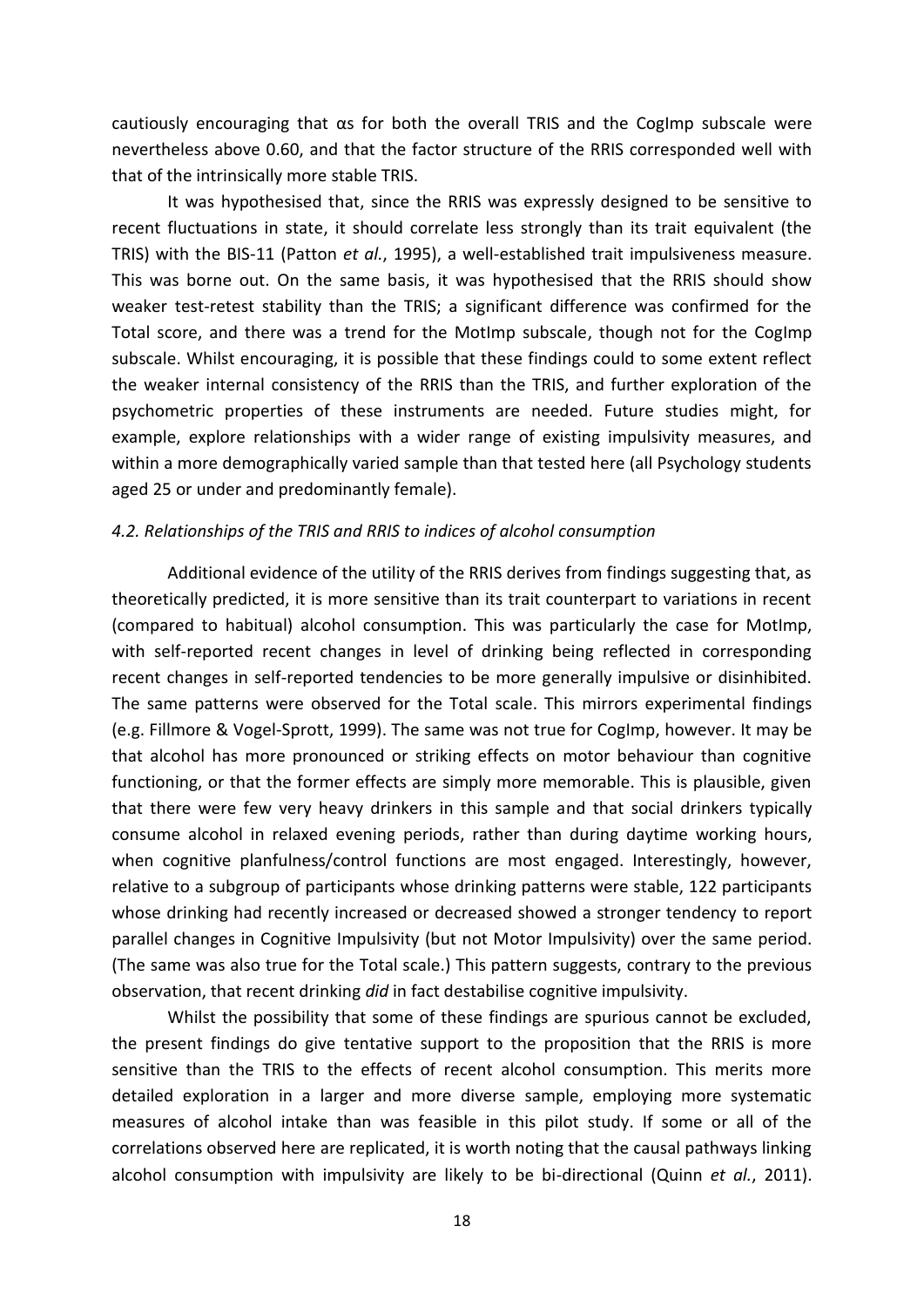Thus, whilst alcohol clearly has acutely disinhibiting effects on behaviour, longitudinal evidence indicates that trait impulsivity is itself a risk (or at least, predictive) factor for future alcohol consumption (e.g. Crews & Boettiger, 2009; Aragues *et al.*, 2011). In relation to the correlations observed here, it could equally be that variations in impulsivity influenced drinking behaviour or that changes in their drinking increased, attenuated or simply mirrored their propensity to act impulsively in more general ways.

There are other questions it would be desirable to investigate in future validation of the RRIS. For instance, the ability to complete it accurately may be reduced if relatively heavy drinking during the preceding two weeks has impaired a respondent's recollection of at least part(s) of that period. Thus, for example, binge drinkers may simply not remember specific incidents of impulsive or disinhibited behaviour which occurred when they were intoxicated. This would have the consequence of attenuating the correlations between RRIS scores and recent alcohol intake such that they under-represent reality. The effects of alcohol, or indeed other factors, impairing memory are an intrinsic challenge to self-report measures which require recollection of recent events, but are likely to be particularly acute when the behaviours of interest are  $-$  as with impulsivity  $-$  likely to be associated with factors which compromise reliable memory for them. It would thus be of interest to investigate the associations between self-reported and observer-reported impulsive behaviours; this could certainly be explored in experimentally controlled situations. In practice, the sampling method used in the present study resulted in the inclusion of very few heavy drinkers, so although the potential memory bias is unlikely to have exerted much effect on findings, it is also the case that there was a fairly restricted range of drinking and, possibly, impulsivity, within which to examine associations. It would clearly be desirable to carry out further studies within more heterogeneous samples. In relation to this, it is relevant to note that comparison of different age groups would be of considerable interest. Thus, longitudinal studies have found trait impulsivity to undergo profound alteration during late adolescence to early adulthood (e.g. Arnett, 2000; Roberts *et al.*, 2001, 2003), reducing and reaching a stable plateau by around the age of 50 (Roberts & DelVecchio, 2000; Fraley & Roberts, 2005).

Finally, it was suggested in the Introduction that the RRIS might be more closely related than trait impulsivity measures to indices from behavioural tasks, which tap impulsive response tendencies at a particular moment in time. This would be straightforward to test in a design administering a combination of self-report and behavioural tests in parallel. If RRIS scores were to indeed show a closer correspondence than the TRIS or other trait instruments with behavioural indices, it would not only help to explain the weakness of observed inter-correlations between trait and behavioural indices of impulsiveness, but further validate the RRIS as a new tool of potential utility in theoretical and applied contexts.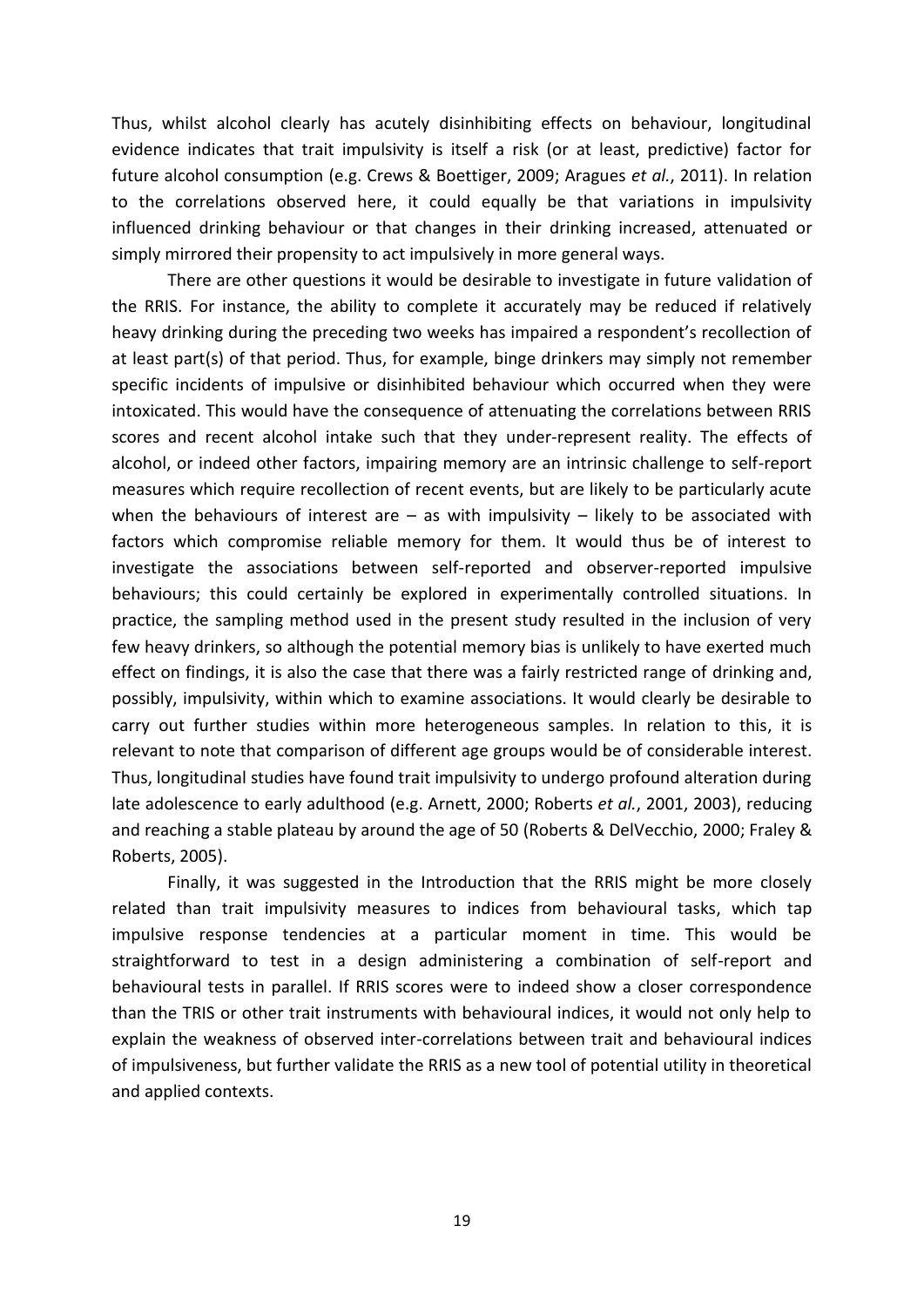#### **Role of funding sources**

Mayhew conducted this research as part of his doctoral work under Powell's supervision, funded by a joint Economic and Social Research Council and Medical Research Council 1 +3 interdisciplinary studentship (award reference number: ES/1902511/1).

#### **Contributors and acknowledgments**

Both authors contributed to all aspects of the design, statistical analysis and preparation of the manuscript. Both authors have approved the final manuscript. We are grateful to Alan Pickering and Andrew Cooper for statistical advice.

#### **Conflict of interest**

No conflict declared.

## **References**

- Aragues, M., Jurado, R., Quinto, R. & Rubio, G. (2011). Laboratory paradigms of impulsivity and alcohol dependence: A review. *European Addiction Research, 17*, 64-71.
- Arnett, J. J. (2000). Emerging adulthood a theory of development from the late teens through the twenties. *American Psychologist, 55*, 469-480.
- Bartlett, M. S. (1954). A note on the multiplying factors for various chi-2 approximations. *Journal of the Royal Statistical Society Series B-Statistical Methodology, 16*, 296-298.
- Beck, A. T., Steer, R. A. & Garbin, M. G. (1988). Psychometric properties of the beck depression inventory - 25 years of evaluation. *Clinical Psychology Review, 8*, 77-100.
- Bickel, W. K. & Marsch, L. A. (2001). Toward a behavioral economic understanding of drug dependence: Delay discounting processes. *Addiction, 96*, 73-86.
- Blonigen, D. M., Carlson, M. D., Hicks, B. M., Krueger, R. F. & Iacono, W. G. (2008). Stability and change in personality traits from late adolescence to early adulthood: A longitudinal twin study. *Journal of Personality, 76*, 229-266.
- Buss, A. H. & Plomin, R. (1984). *Temperament: Early developing personality traits*. Hillsdale, New Jersey: Lawrence Erlbaum Associates.
- Byrne, B. M. (1998). *Structural equation modeling with lisrel, prelis and simplis: Basic concepts, applications and programming.* Hillsdale, New Jersey: Erlbaum.
- Carver, C. S. & White, T. L. (1994). Behavioral-inhibition, behavioral activation, and affective responses to impending reward and punishment - the bis bas scales. *Journal of Personality and Social Psychology, 67*, 319-333.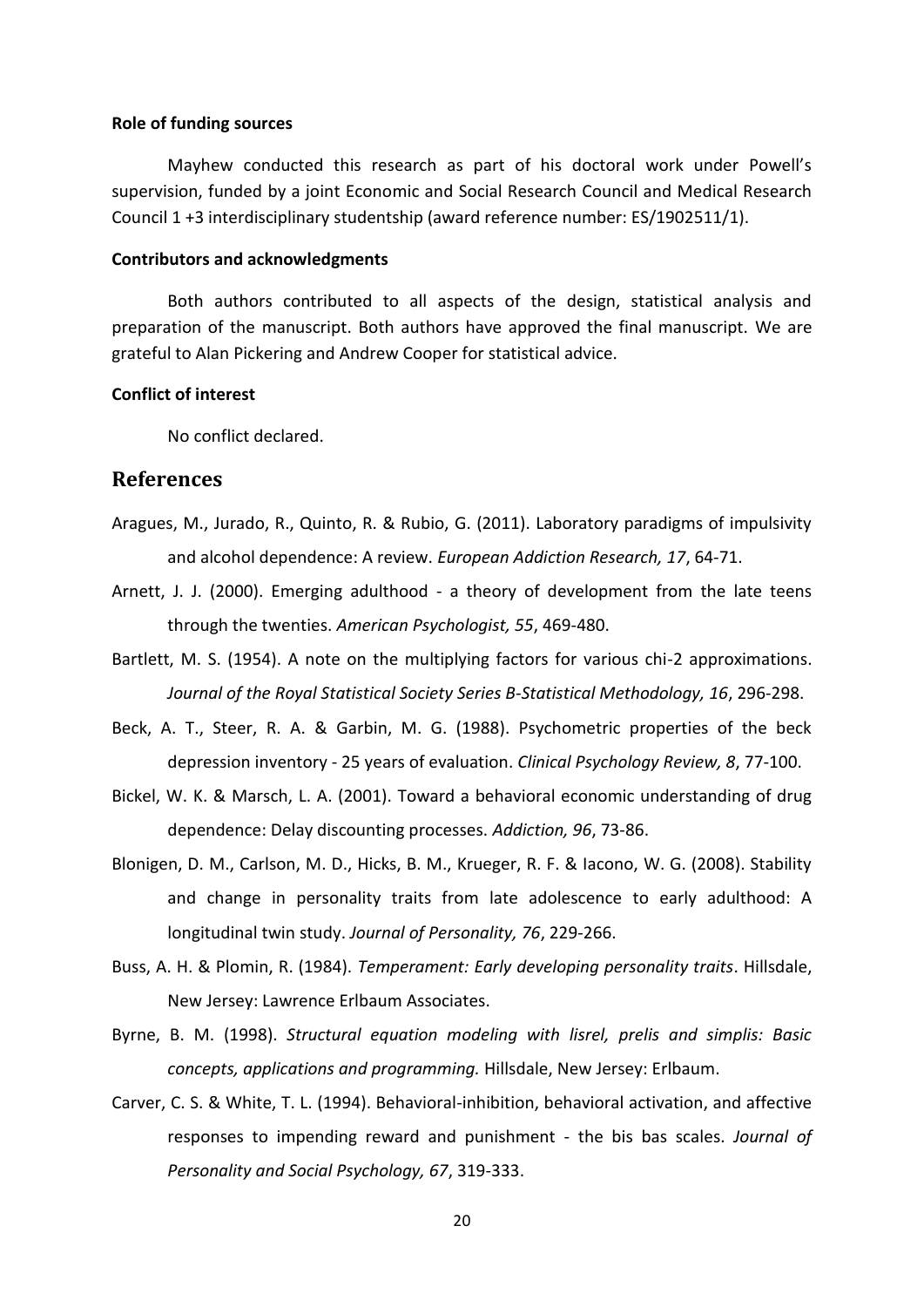- Cattell, R. B. (1966). The scree test for the number of factors. *Multivariate Behavioral Research, 1*, 245-276.
- Comrey, A. L. & Lee, H. B. (1992). *A first course in factor analysis (2nd ed.).* Hillsdale, New Jersey: Lawrence Erlbaum Associates.
- Cortina, J. M. (1993). What is coefficient alpha an examination of theory and applications. *Journal of Applied Psychology, 78*, 98-104.
- Costa, P. T. & McCrae, R. R. (2006). Age changes in personality and their origins: Comment on roberts, walton, and viechtbauer (2006). *Psychological Bulletin, 132*, 26-28.
- Crews, F. T. & Boettiger, C. A. (2009). Impulsivity, frontal lobes and risk for addiction. *Pharmacology Biochemistry and Behavior, 93*, 237-247.
- Cronbach, L. J. (1951). Coefficient alpha and the internal structure of tests. *Psychometrika, 16*, 297-334.
- Cyders, M. A. & Coskunpinar, A. (2011). Measurement of constructs using self-report and behavioral lab tasks: Is there overlap in nomothetic span and construct representation for impulsivity? *Clinical Psychology Review, 31*, 965-982.
- Dalley, J. W., Everitt, B. J. & Robbins, T. W. (2011). Impulsivity, compulsivity, and top-down cognitive control. *Neuron, 69*, 680-694.
- de Wit, H., Crean, J. & Richards, J. B. (2000). Effects of d-amphetamine and ethanol on a measure of behavioral inhibition in humans. *Behavioral Neuroscience, 114*, 830-837.
- de Wit, H. & Richards, J. B. (2004). Dual determinants of drug use in humans: Reward and impulsivity. In R. A. Bevins & M. T. Bardo (Eds.), *Motivational factors in the etiology of drug abuse* (Vol. 50, pp. 19-55).

Diamantopoulous, A. & Siguaw, J. A. (2000). *Introducing lisrel*. London: Sage Publications.

- Dickman, S. J. (1990). Functional and dysfunctional impulsivity personality and cognitive correlates. *Journal of Personality and Social Psychology, 58*, 95-102.
- Dom, G., D'Haene, P., Hulstijn, W. & Sabbe, B. (2006). Impulsivity in abstinent early- and late-onset alcoholics: Differences in self-report measures and a discounting task. *Addiction, 101*, 50-59.
- Donnellan, M. B., Conger, R. D. & Burzette, R. G. (2007). Personality development from late adolescence to young adulthood: Differential stability, normative maturity, and evidence for the maturity-stability hypothesis. *Journal of Personality, 75*, 237-263.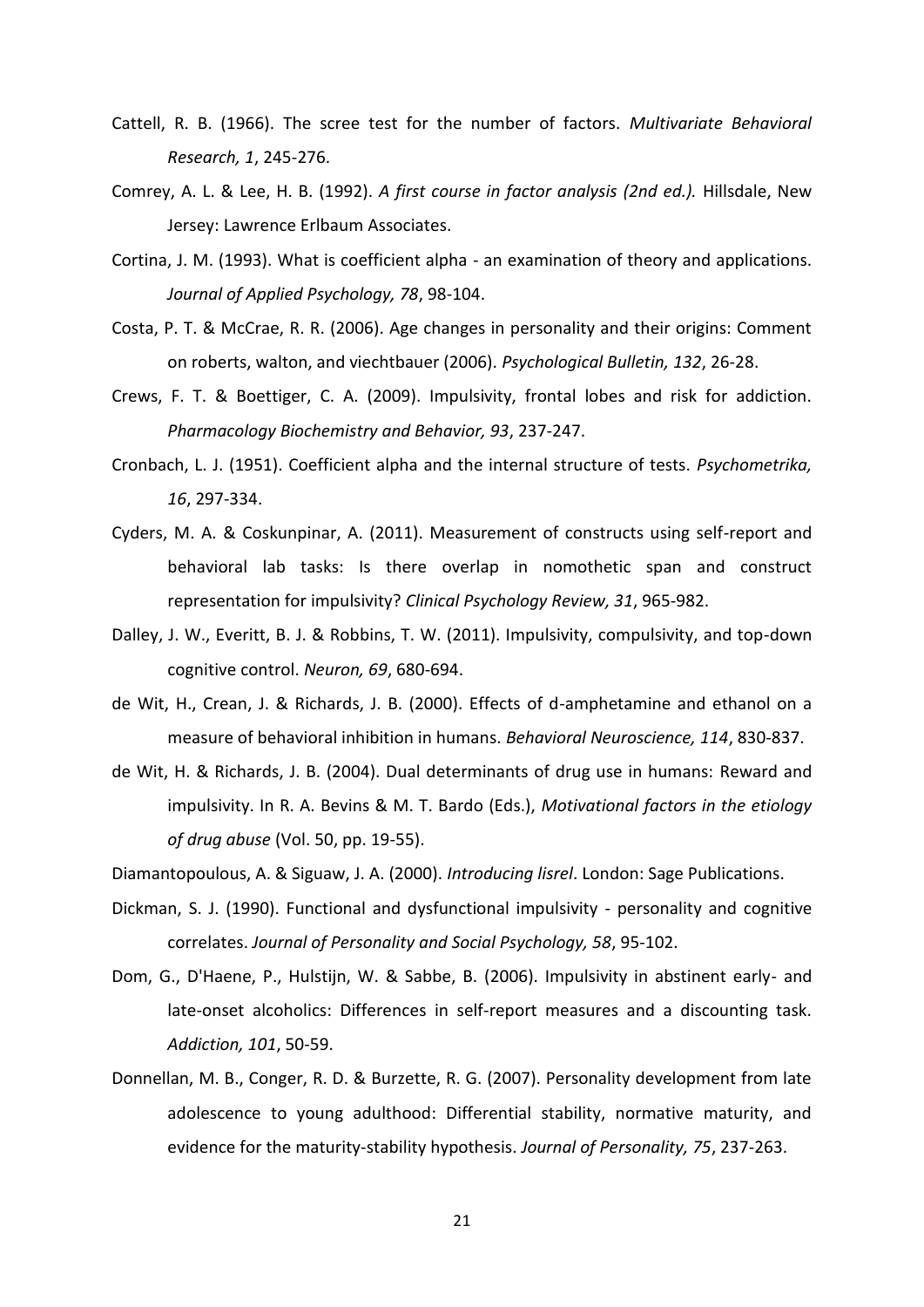- Dunn, O. J. & Clark, V. (1969). Correlation coefficients measured on the same individuals. *Journal of the American Statistical Association, 64*, 366-377.
- Eysenck, S. B. G. & Eysenck, H. J. (1978). Impulsiveness and venturesomeness their position in a dimensional system of personality description. *Psychological Reports, 43*, 1247- 1255.
- Field, M., Wiers, R. W., Christiansen, P., Fillmore, M. T. & Verster, J. C. (2010). Acute alcohol effects on inhibitory control and implicit cognition: Implications for loss of control over drinking. *Alcoholism-Clinical and Experimental Research, 34*, 1346-1352.
- Fillmore, M. T. & Vogel-Sprott, M. (1999). An alcohol model of impaired inhibitory control and its treatment in humans. *Experimental and Clinical Psychopharmacology, 7*, 49- 55.
- Fraley, R. C. & Roberts, B. W. (2005). Patterns of continuity: A dynamic model for conceptualizing the stability of individual differences in psychological constructs across the life course. *Psychological Review, 112*, 60-74.
- George, D. & Mallery, P. (2003). *Spss for windows step by step: A simple guide and reference. 11.0 update. (4th ed.).* Boston: Allyn & Bacon.
- Gray, J. A. & McNaughton, N. (2000). *The neuropsychology of anxiety: An enquiry into the functions of the septo-hippocampal system (2nd ed.).* Oxford: Oxford University Press.
- Green, L., Myerson, J. & Ostaszewski, P. (1999). Amount of reward has opposite effects on the discounting of delayed and probabilistic outcomes. *Journal of Experimental Psychology-Learning Memory and Cognition, 25*, 418-427.
- Gullo, M. J. & Dawe, S. (2008). Impulsivity and adolescent substance use: Rashly dismissed as "all-bad"? *Neuroscience and Biobehavioral Reviews, 32*, 1507-1518.
- Hair, J. F. J., Black, W. C., Babin, B., J. & Anderson, R. E. (2008). *Multivariate data analysis: A global perspective (7th ed.).* United States of America: Pearson Education.
- Holden, R. R., Fekken, G. C. & Cotton, D. H. (1991). Assessing psychopathology using structured test-item response latencies. *Psychological Assessment: A Journal of Consulting and Clinical Psychology, 3*, 111.
- Horn, J. L. (1965). A rationale and test for the number of factors in factor-analysis. *Psychometrika, 30*, 179-185.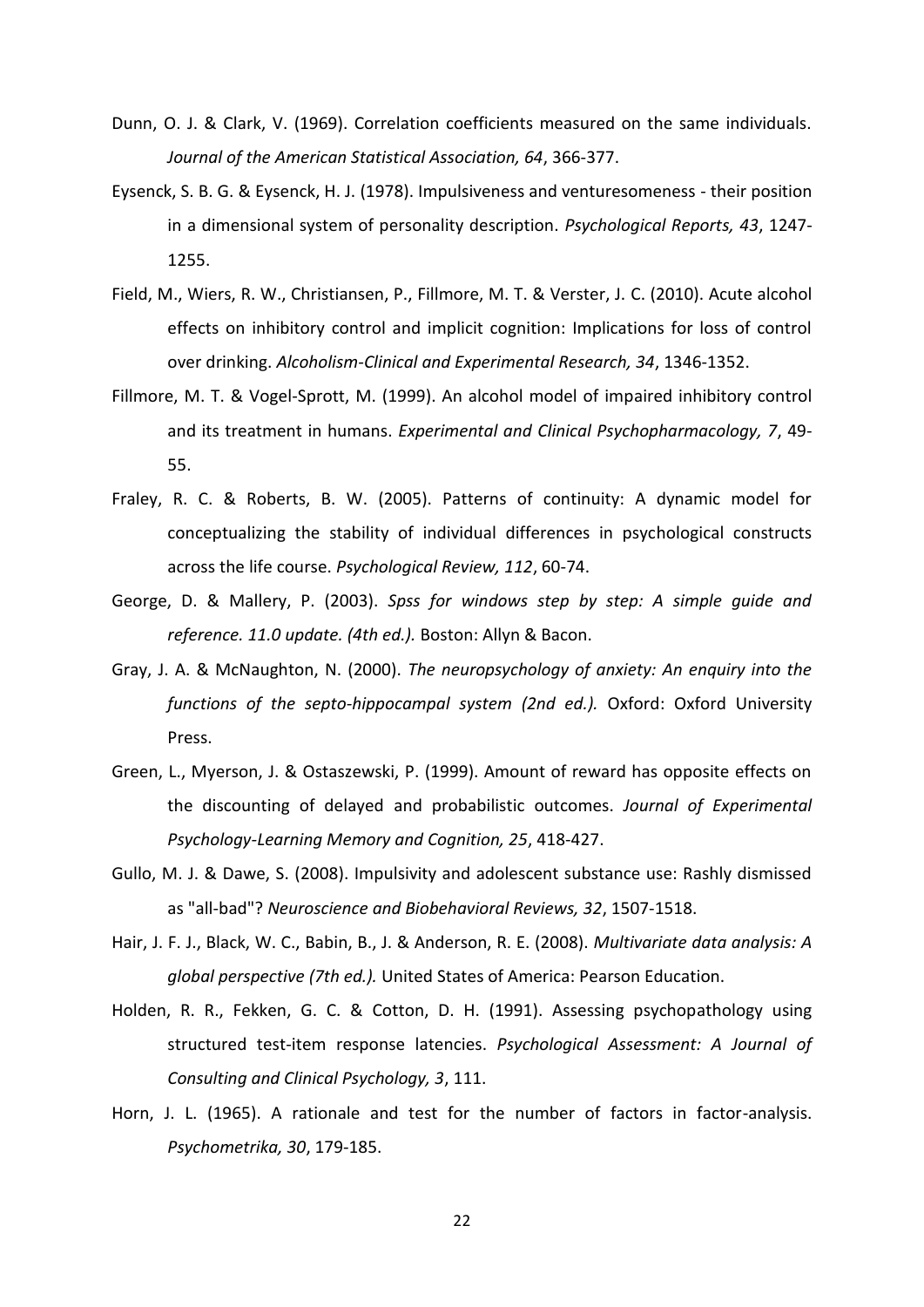Hu, L.-t. & Bentler, P. M. (1999). Cutoff criteria for fit indexes in covariance structure analysis: Conventional criteria versus new alternatives. *Structural Equation Modeling-a Multidisciplinary Journal, 6*, 1-55.

Kaiser, H. (1974). An index of factorial simplicity. *Psychometrika, 39*, 31-36.

- Kolin, E. A., Price, L. & Zoob, I. (1964). Development of a sensation-seeking scale. *Journal of Consulting Psychology, 28*, 477-482.
- Littlefield, A. K., Sher, K. J. & Steinley, D. (2010). Developmental trajectories of impulsivity and their association with alcohol use and related outcomes during emerging and young adulthood i. *Alcoholism-Clinical and Experimental Research, 34*, 1409-1416.
- Littlefield, A. K., Sher, K. J. & Wood, P. K. (2009). Is "maturing out" of problematic alcohol involvement related to personality change? *Journal of Abnormal Psychology, 118*, 360-374.
- Loeber, S. & Duka, T. (2009). Acute alcohol decreases performance of an instrumental response to avoid aversive consequences in social drinkers. *Psychopharmacology, 205*, 577-587.
- Logan, G. D., Schachar, R. J. & Tannock, R. (1997). Impulsivity and inhibitory control. *Psychological Science, 8*, 60-64.
- MacCallum, R. C., Browne, M. W. & Sugawara, H. M. (1996). Power analysis and determination of sample size for covariance structure modeling. *Psychological Methods, 1*, 130-149.
- Marczinski, C. A., Abroms, B. D., Van Selst, M. & Fillmore, M. T. (2005). Alcohol-induced impairment of behavioral control: Differential effects on engaging vs. Disengaging responses. *Psychopharmacology, 182*, 452-459.
- McCrae, R. R., Costa, P. T., Ostendorf, F., Angleitner, A., Hrebickova, M., Avia, M. D., Sanz, J., Sanchez-Bernardos, M. L., Kusdil, M. E., Woodfield, R., Saunders, P. R. & Smith, P. B. (2000). Nature over nurture: Temperament, personality, and life span development. *Journal of Personality and Social Psychology, 78*, 173-186.
- Miller, M. A. & Fillmore, M. T. (2013). Protracted impairment of impulse control under an acute dose of alcohol: A time-course analysis. *Addict Behav*.
- Newman, J. P., Widom, C. S. & Nathan, S. (1985). Passive-avoidance in syndromes of disinhibition - psychopathy and extraversion. *Journal of Personality and Social Psychology, 48*, 1316-1327.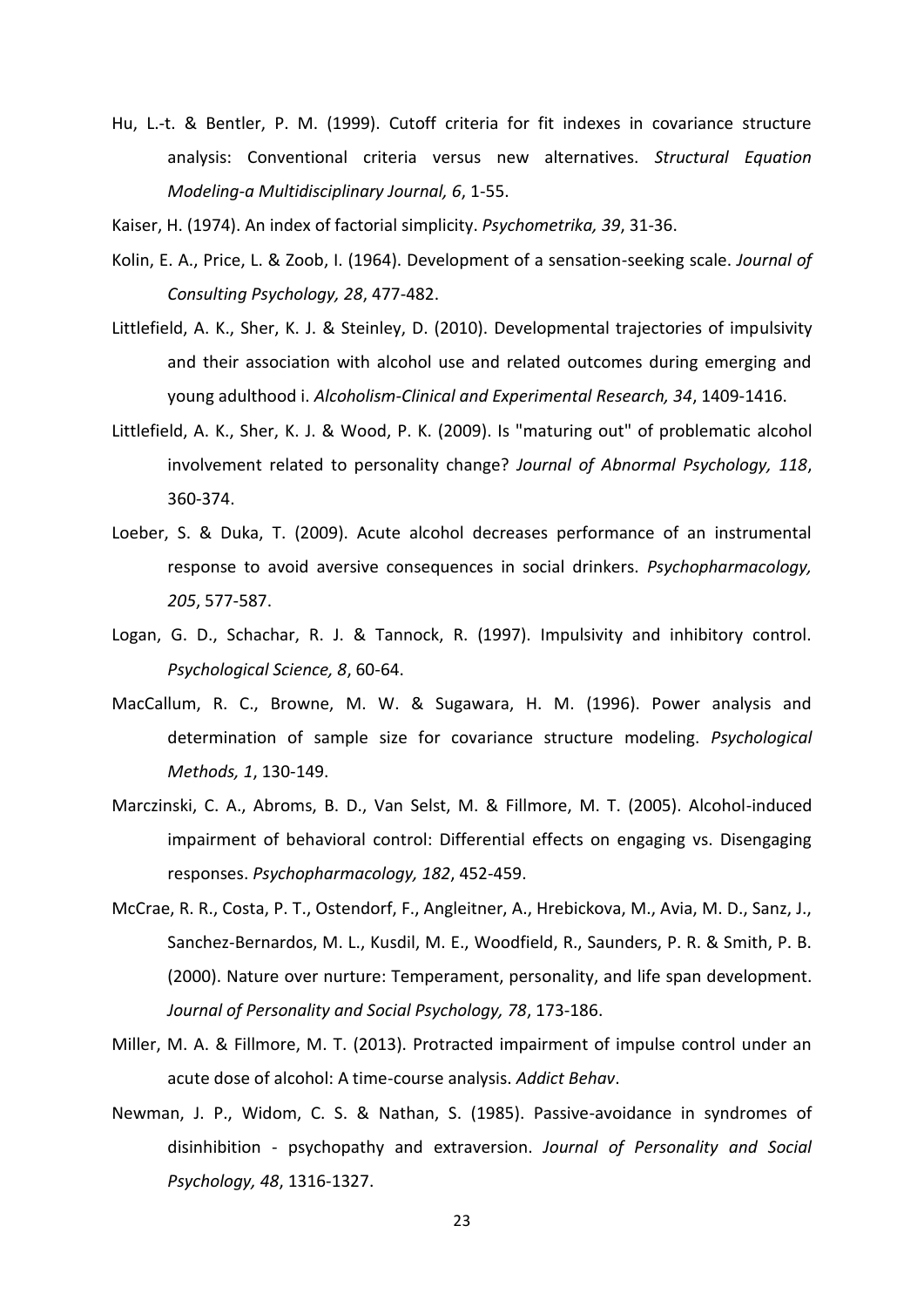- Nunnally, J. & Bernstein, I. (1994). Psychometric theory, 3rd ed.,. In: New York, NY: McGraw-Hill.
- O'Connor, B. P. (2000). Spss and sas programs for determining the number of components using parallel analysis and velicer's map test. *Behavior Research Methods Instruments & Computers, 32*, 396-402.
- Patton, J. H., Stanford, M. S. & Barratt, E. S. (1995). Factor structure of the barratt impulsiveness scale. *J Clin Psychol, 51*, 768-774.
- Poltavski, D. V. & Weatherly, J. N. (2013). Delay and probability discounting of multiple commodities in smokers and never-smokers using multiple-choice tasks. *Behavioural pharmacology, 24*, 659-667.
- Quinn, P. D., Stappenbeck, C. A. & Fromme, K. (2011). Collegiate heavy drinking prospectively predicts change in sensation seeking and impulsivity. *Journal of Abnormal Psychology, 120*, 543-556.
- Robbins, T. W., Curran, H. V. & de Wit, H. (2012). Special issue on impulsivity and compulsivity. *Psychopharmacology, 219*, 251-252.
- Roberts, B. W., Caspi, A. & Moffitt, T. E. (2001). The kids are alright: Growth and stability in personality development from adolescence to adulthood. *Journal of Personality and Social Psychology, 81*, 670-683.
- Roberts, B. W., Caspi, A. & Moffitt, T. E. (2003). Work experiences and personality development in young adulthood. *Journal of Personality and Social Psychology, 84*, 582-593.
- Roberts, B. W. & DelVecchio, W. F. (2000). The rank-order consistency of personality traits from childhood to old age: A quantitative review of longitudinal studies. *Psychological Bulletin, 126*, 3-25.
- Rose, A. K. & Duka, T. (2008). Effects of alcohol on inhibitory processes. *Behavioural pharmacology, 19*, 284-291.
- Smith, C. L. & Hantula, D. A. (2008). Methodological considerations in the study of delay discounting in intertemporal choice: A comparison of tasks and modes. *Behavior Research Methods, 40*, 940-953.
- Spielberger, C. D. (1983). *Manual for the state-trait anxiety inventory (form y).* Palo Alto, CA: Mind Garden.